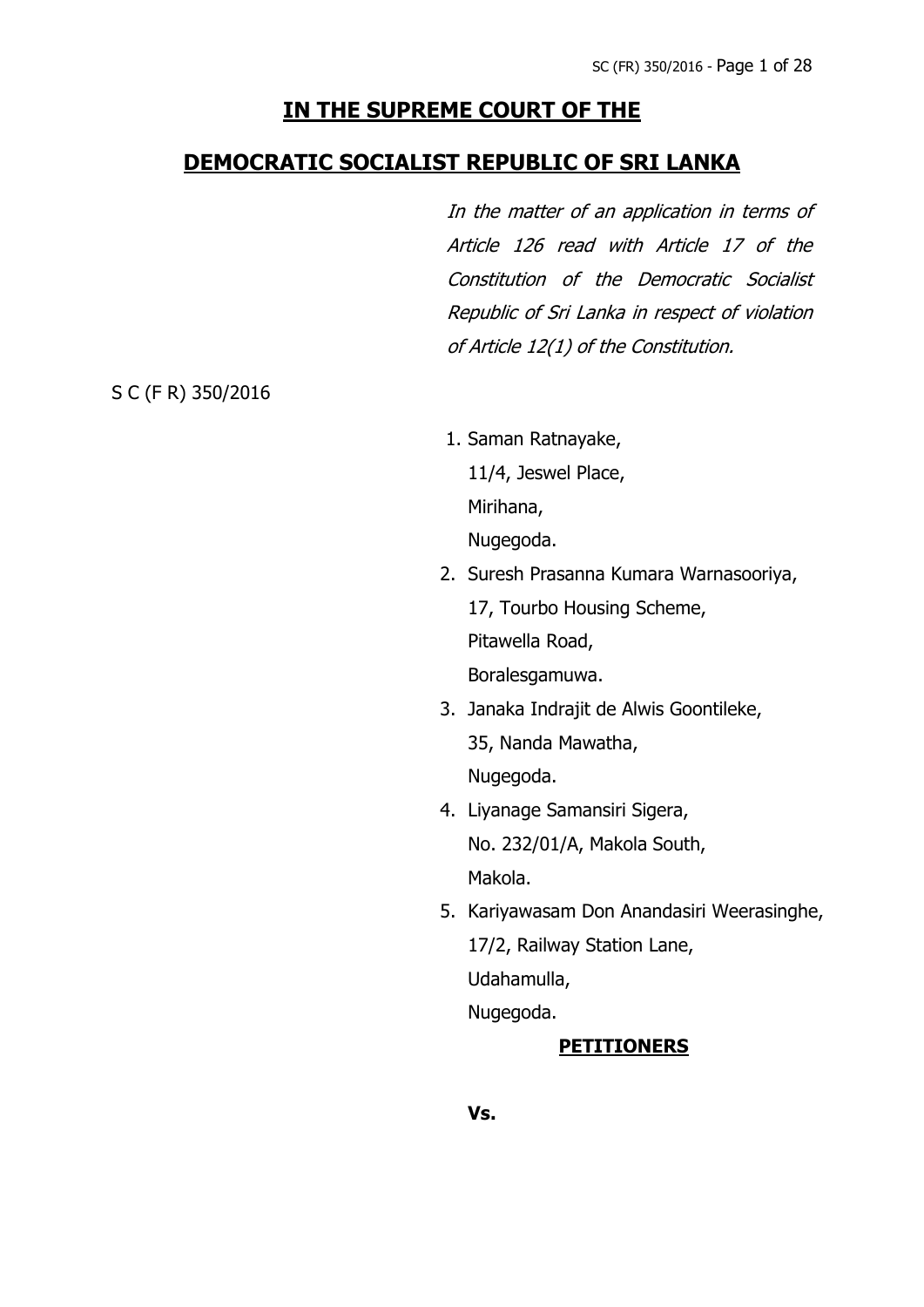- 1. National Police Commission
- 2. Siri Hettige, (Chairman)
- 3. P. H. Manatunga, (Member)
- 4. Savithree Wijesekara, (Member)
- 5. Y. L. M. Zawahir, (Member)
- 6. Anton Jayanadan, (Member)
- 7. Tilak Collure, (Member)
- 8. Frank de Silva, (Member)
- 9. N. Ariyadasa Cooray, (Secretary) 1<sup>st</sup> to 9<sup>th</sup> are of National Police Commission, Block No. 9 BMICH Premises, Baudhaloka Mawatha, Colombo 07.
- 10. Pujith Jayasundara, Inspector General of Police, Police Headquarters, Colombo 01.
- 11.B. M. Basnayaka,
	- Chairman,

Committee to inquire into Political

Victimization,

Ministry of Law and Order and Southern

Development,

Floor No. 13, Stage II,

Sethsiripaya,

Battaramulla.

12.Neil Hapuhinne,

Secretary,

Committee to inquire into Political

Victimization,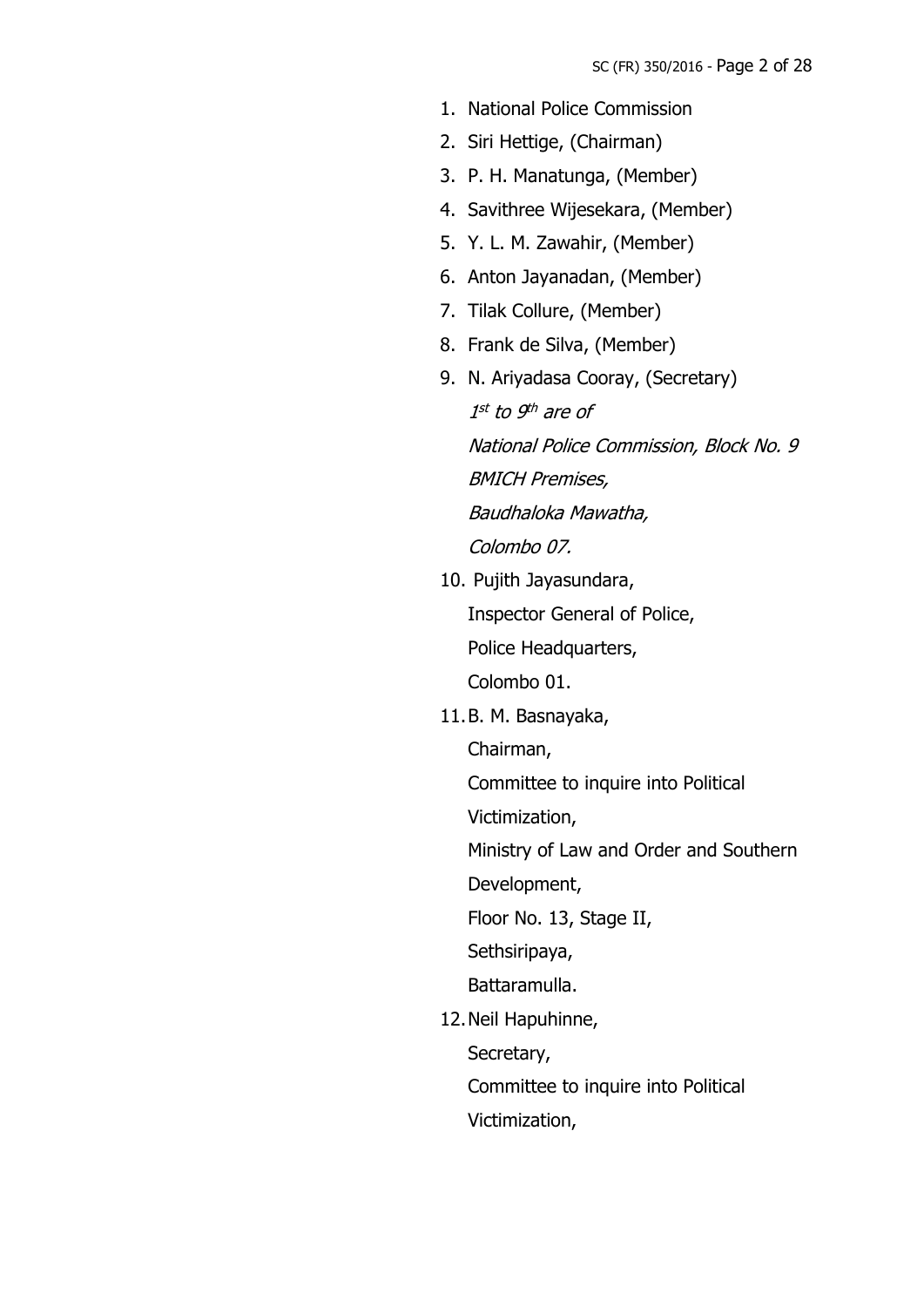Ministry of Law and order and Southern Development, Floor No. 13, Stage II, Sethsiripaya,

Battaramulla.

13. Ravi Wijegunawardana, Member,

Committee to inquire into Political

Victimization,

Ministry of Law and order and Southern

Development, Floor No. 13, Stage II,

Sethsiripaya,

Battaramulla.

14. J. Sumith Abeysinghe, Secretary to the Cabinet,

Republic Square,

Sir Baron Jayathilaka Mawatha,

Colombo 01.

15.P. Wijeweera,

Secretary,

Ministry of Law and order and Southern Development, Floor No. 13, Stage II,

Sethsiripaya,

Battaramulla.

16. J. J. Rathnasiri,

Secretary – Ministry of Public Administration and Management, Independent Square,

Colombo 07.

- 17. S. A. D. M. P. Gunasekara, 43/44, Field Garden, Navinna, Maharagama.
- 18.Sagala Rathnayaka,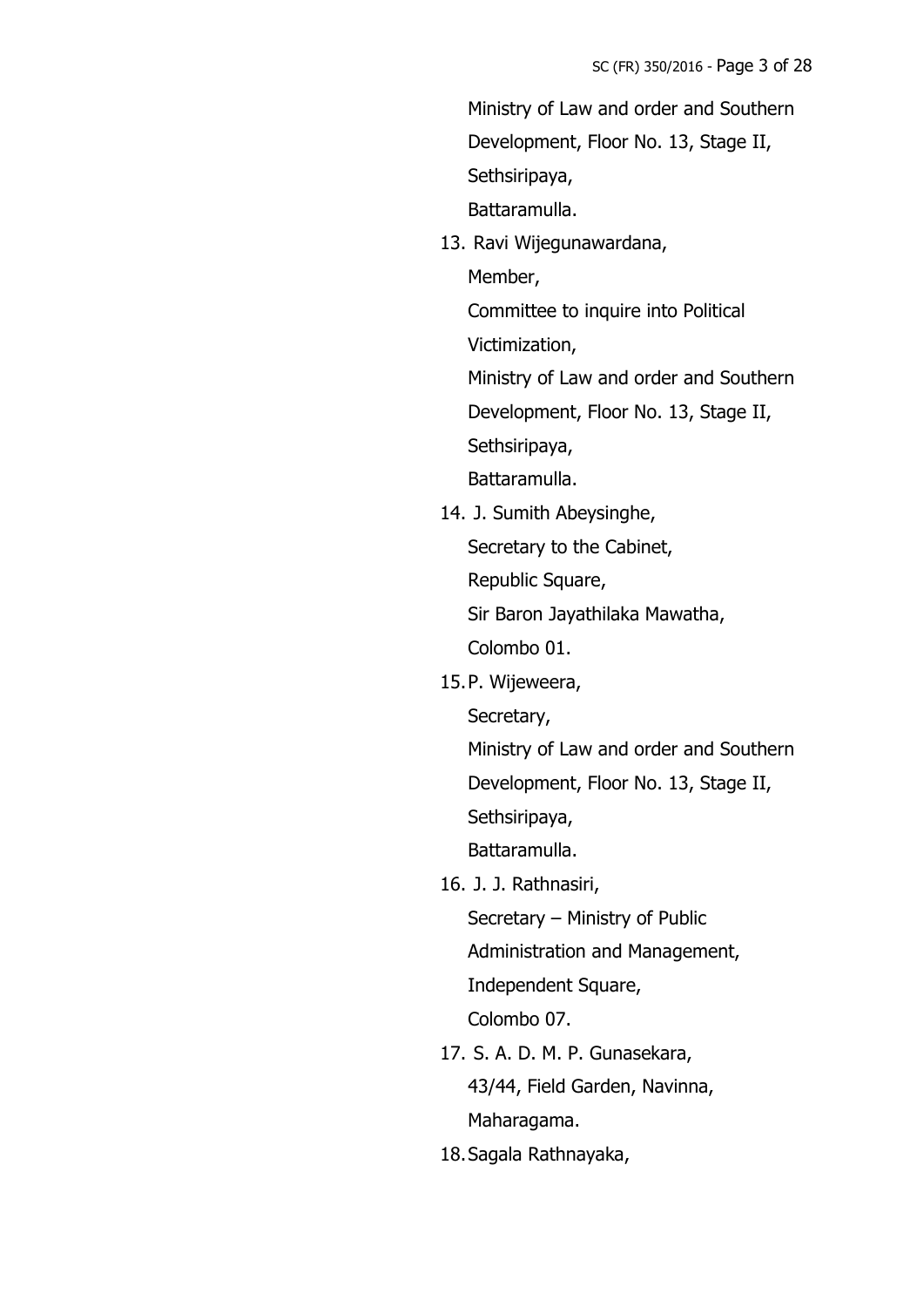Minister of Law and order and Southern Development, Ministry of Law and order and Southern Development, Floor No. 13, Stage II, Sethsiripaya, Battaramulla. 19.Hon. Attorney General, Department of Attorney General,

# **RESPONDENTS**

### Before: **P PADMAN SURASENA J**

### **E. A. G. R. AMARASEKARA J**

### **A. H. M. D. NAWAZ J**

Counsel: Philip Chandraratne for the 2nd Petitioner.

Rajiv Goonetilleke, SSC for the Hon. Attorney General.

Colombo.

Argued on: 22-03-2021.

Decided on: 16-12-2021

### **P Padman Surasena J**

Petitioners are police officers and retired police officers claiming to have been politically victimized during the period 1994 to 31-07-2014.

In 2015, the then Cabinet of Ministers, having considered the Memorandum dated 09-  $03-2015<sup>1</sup>$  under the title "To provide relief to those who were victimized for political reasons" submitted by the then Prime Minister, decided on 08-04-2015, to issue a Public Administration Circular to provide a reasonable period of time for those officers, if any, who have been subjected to political victimization and who wish to seek relief, but not yet submitted their appeals, to submit their appeals. The Cabinet of Ministers also decided to authorize the Secretary Ministry of Public Administration to appoint an

<sup>1</sup> Produced marked **P 3**.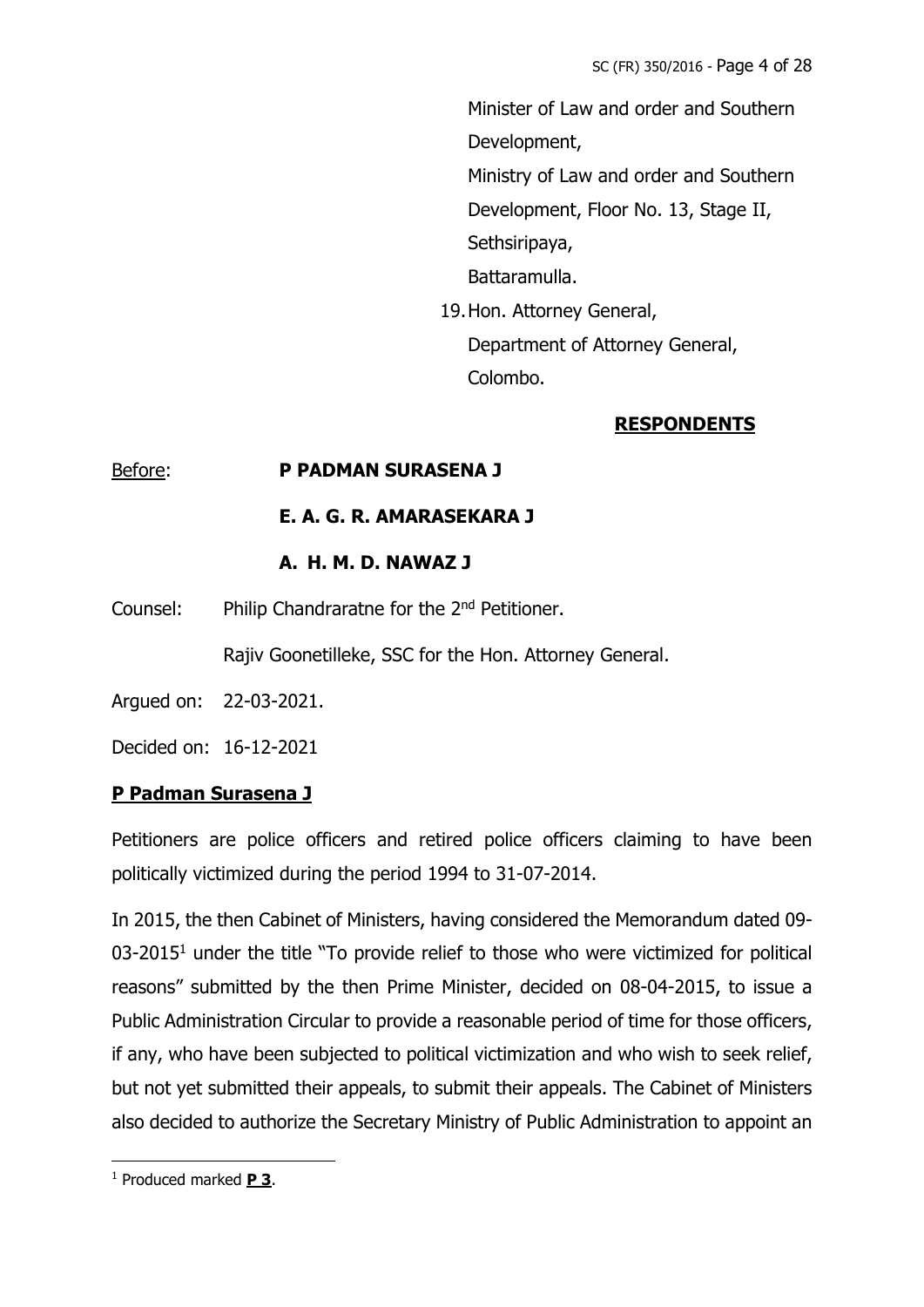official committee comprising of three retired public officers who had served in the capacity of Additional Secretary or any other similar or higher post to examine the said appeals and make recommendations. The Petitioners have produced the said cabinet decision made on 08-04-2015, marked **P 4**.

As authorized by the said cabinet decision, the Secretary Ministry of Public Administration had issued the Public Administration circular No. 09/2015 dated 17-04- 2015, calling for appeals to be submitted to the Ministry of Public Administration by 05-05-2015. The Petitioners have produced the said Public Administration circular No. 09/2015 marked **P 5**.

The Petitioners have stated in their petition<sup>2</sup> that the Minister of Public Order and Christian Affairs thereafter sought approval for the implementation of the recommendations of the Committee referred to in the said Public Administration circular No. 09/2015 (**P 5**), from the Cabinet of Ministers, by the Cabinet Memorandum dated 17<sup>th</sup> June 2015. The Petitioners have produced the said Cabinet Memorandum dated 17<sup>th</sup> June 2015 marked **P 6**. The 9<sup>th</sup> Respondent (Secretary, National Police Commission) has also produced the same marked **9 R1**.

The Cabinet of Ministers had thereafter decided inter alia on  $17<sup>th</sup>$  June 2015, to obtain the observations of the 19<sup>th</sup> Respondent (Hon. Attorney General) on the implementation of the recommendations of the above Committee. The 9<sup>th</sup> Respondent has produced the said decision made by the Cabinet of Ministers on 17<sup>th</sup> June 2015 marked **9 R2**.

The Petitioners have also stated in their petition that the approval of the Cabinet of Ministers was conveyed by **P 7** by the 14th Respondent (Secretary to the Cabinet of Ministers) to the Secretary Ministry of Law and Order. The Petitioners have produced the said decision made by the Cabinet of Ministers on 21st October 2015 marked **P 7**. The 9<sup>th</sup> Respondent has produced the said decision made by the Cabinet of Ministers on 21st October 2015 marked **9 R4**.

The Petitioners have stated that subsequently another committee (hereinafter sometimes referred to as the "Basnayake Committee") comprising of Ms. B. M. M.

 $2$  Paragraph 3 (c) of the petition dated 04-10-2016.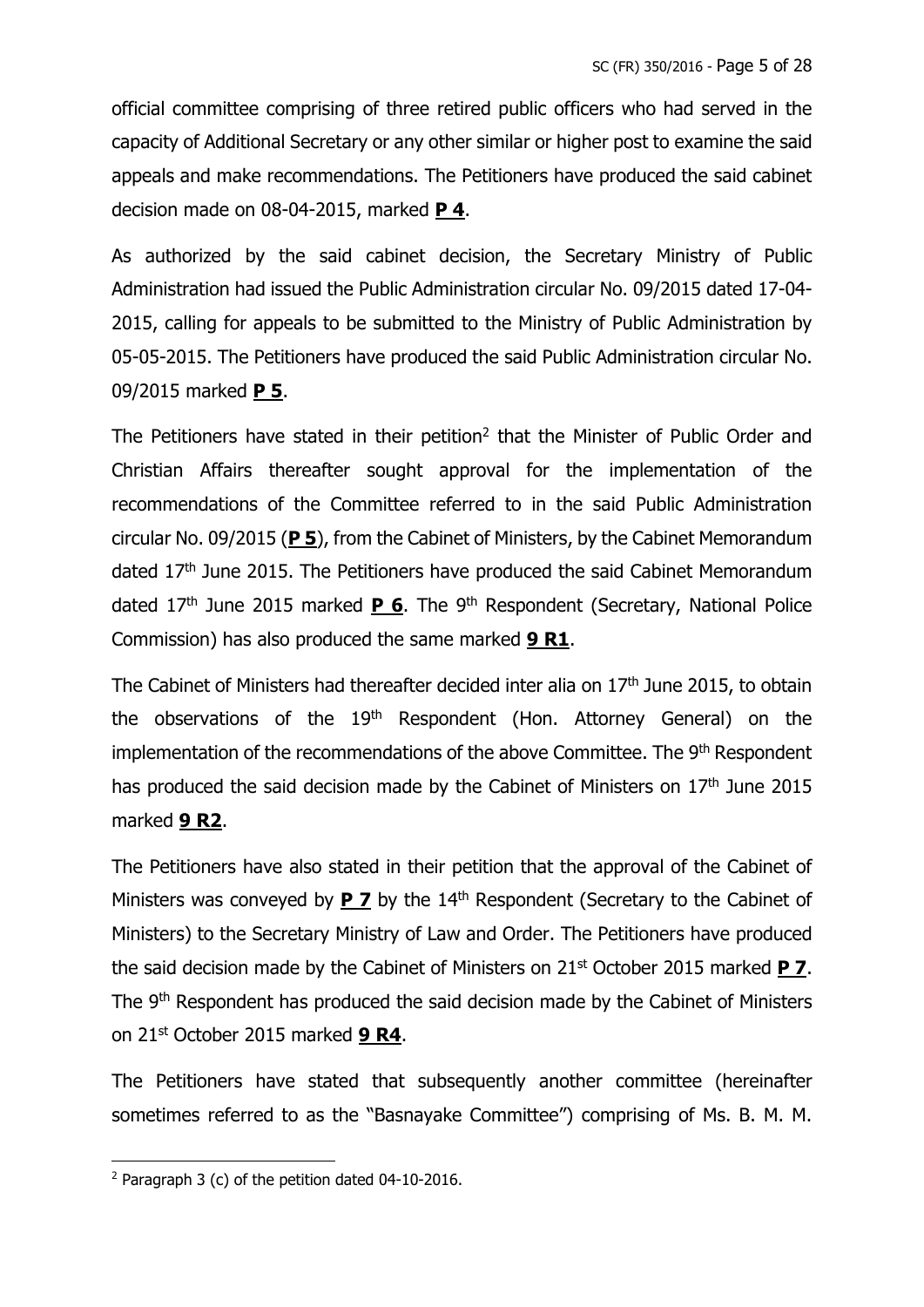Basnayake (11<sup>th</sup> Respondent), Neil Hapuhinna (12<sup>th</sup> Respondent) and Ravi Wijegunawardene (13<sup>th</sup> Respondent) was appointed to reconsider and make recommendations as there were anomalies in the recommendations made by two previous committees. This Committee (Basnayake Committee) recommended granting relief to 129 police officers. The Petitioners have produced the Basnayake Committee report marked **P 8 A**.

The Minister of Law and Order and Southern Development thereafter sought approval for the implementation of the recommendations of the Basnayake Committee from the Cabinet of Ministers, by the Cabinet Memorandum dated  $10<sup>th</sup>$  June 2016. The Petitioners have produced the said Cabinet Memorandum dated 10<sup>th</sup> June 2016 marked **P 8**. The 9<sup>th</sup> Respondent has produced the said Cabinet Memorandum dated 10th June 2016 marked **9 R7**.

The Cabinet of Ministers having considered the Note to the Cabinet dated 26-07-2016 (**9 R8**) forwarded by the Prime Minster, Cabinet Decision dated 19th April 2016, the observations of the President (**9 R9**) and the observations of the Minister of Finance (9 R10), had decided on 9<sup>th</sup> August 2016 to direct the Secretary Ministry of Law and Order and Southern Development to implement the proposals recommended. The Cabinet of Ministers also decided to treat the above Decision as a matter of Policy. The Petitioners have produced the copy of the said Cabinet Decision dated 9<sup>th</sup> August 2016 marked (P 9). The 9<sup>th</sup> Respondent has also produced the copy of the said Cabinet Decision dated 9 th August 2016 marked (**9R 11**). For clarity I would reproduce below the said Cabinet decision **P 9** (**9R 11**).

### (B) Agenda Items:

### (I) Cabinet Papers - General

08. Cabinet Paper No. 16/1473/702/053, <sup>a</sup> Note to the Cabinet dated 2016-07-26 by the Prime Minister on **"Providing relief to those who faced difficulties due to political reasons"**- (Cabinet decisions dated 2016-04-19 on CP No. 16/0654/748/010 and 2016-06-28 on CP No. 16/1134/748/010-I refers) the above Note was considered along with the observations of H.E the President and the Minister of Finance. After discussion, it was decided-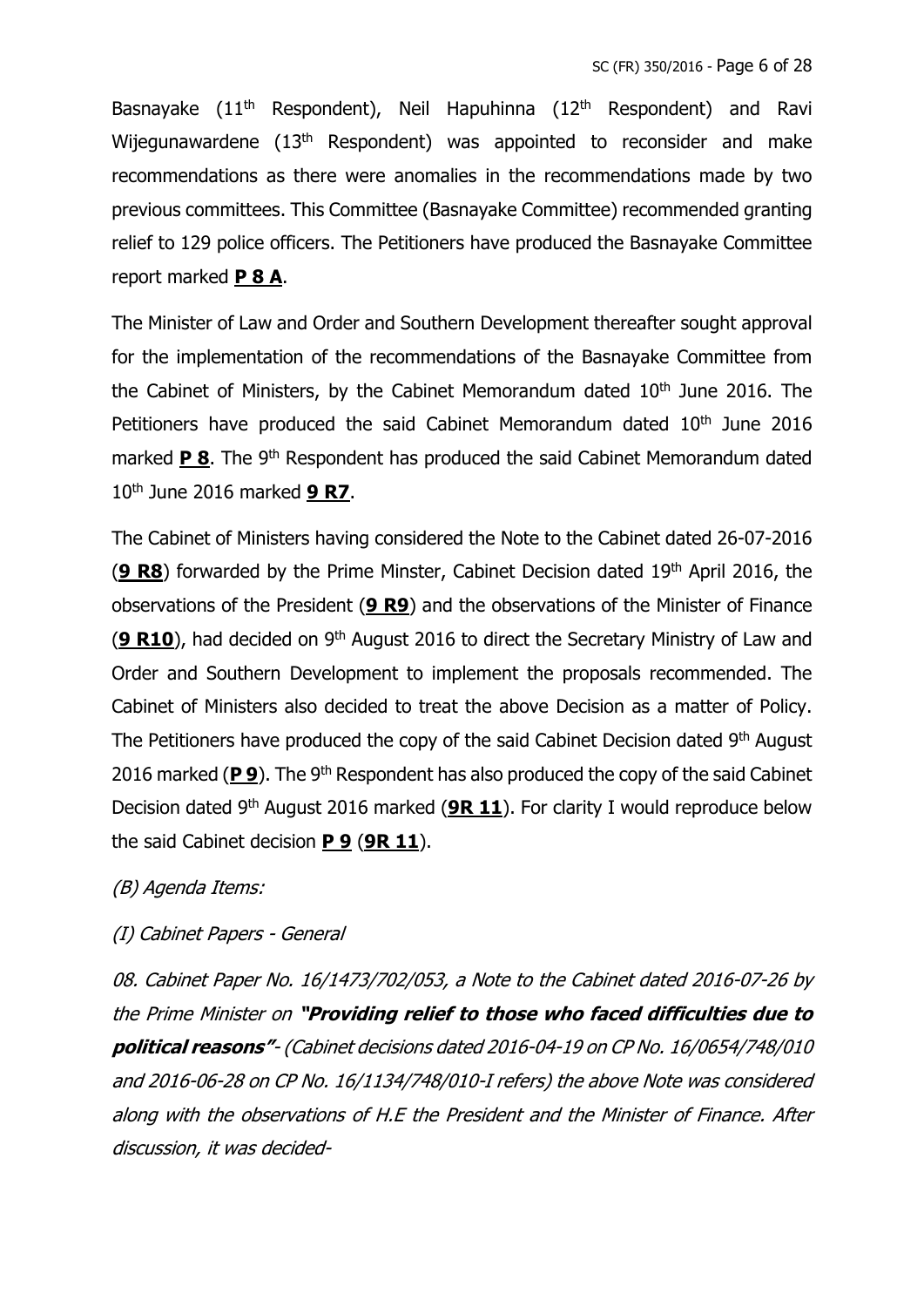- a) to grant approval treating this as matter of policy, to the proposals (I) and (II) in paragraph 03 of the Note;
- b) to direct the Secretary, Ministry of Law & Order and Southern Development-
	- (i) to take note of the matters highlighted in the observations of H.E the President and pursue action accordingly, and
	- (ii) to obtain the concurrence/approval of the relevant authorities prior to implementation of the proposals referred to at (a) above, as indicated in the observations of the Minister of Finance.

It was also decided to treat this decision as confirmed and to authorize the Secretary to the Cabinet of Ministers to convey the same to the relevant authorities for necessary action accordingly.

Action by: **Secretary to the Prime Minister** - above observations annexed.

**My/Law & Order and Southern Development** - copy of Note and above observations annexed.

Copied to: **Secretary to the President -** observations of the Minister of Finance

annexed.

**My/Finance -** observations of H.E the President annexed.

**My/Public Administration and Management -** copy of Note and above observations annexed.

**Secretary, National Police Commission** - copy of Note and above observations annexed.

The Petitioners state that thereafter, replying to a letter by the National Police Commission ( $1<sup>st</sup>$  Respondent), the Inspector General of Police ( $10<sup>th</sup>$  Respondent) submitted his report by his letter bearing reference DP/OW/813/2016 dated 15/09/2016, to the National Police Commission giving clearance for 17 officers mentioned in the Basnayake Committee report (**P 8 A**). The Petitioners have produced the copy of the said letter marked **P 10** and the report of the Inspector General of Police marked **P 10 A**.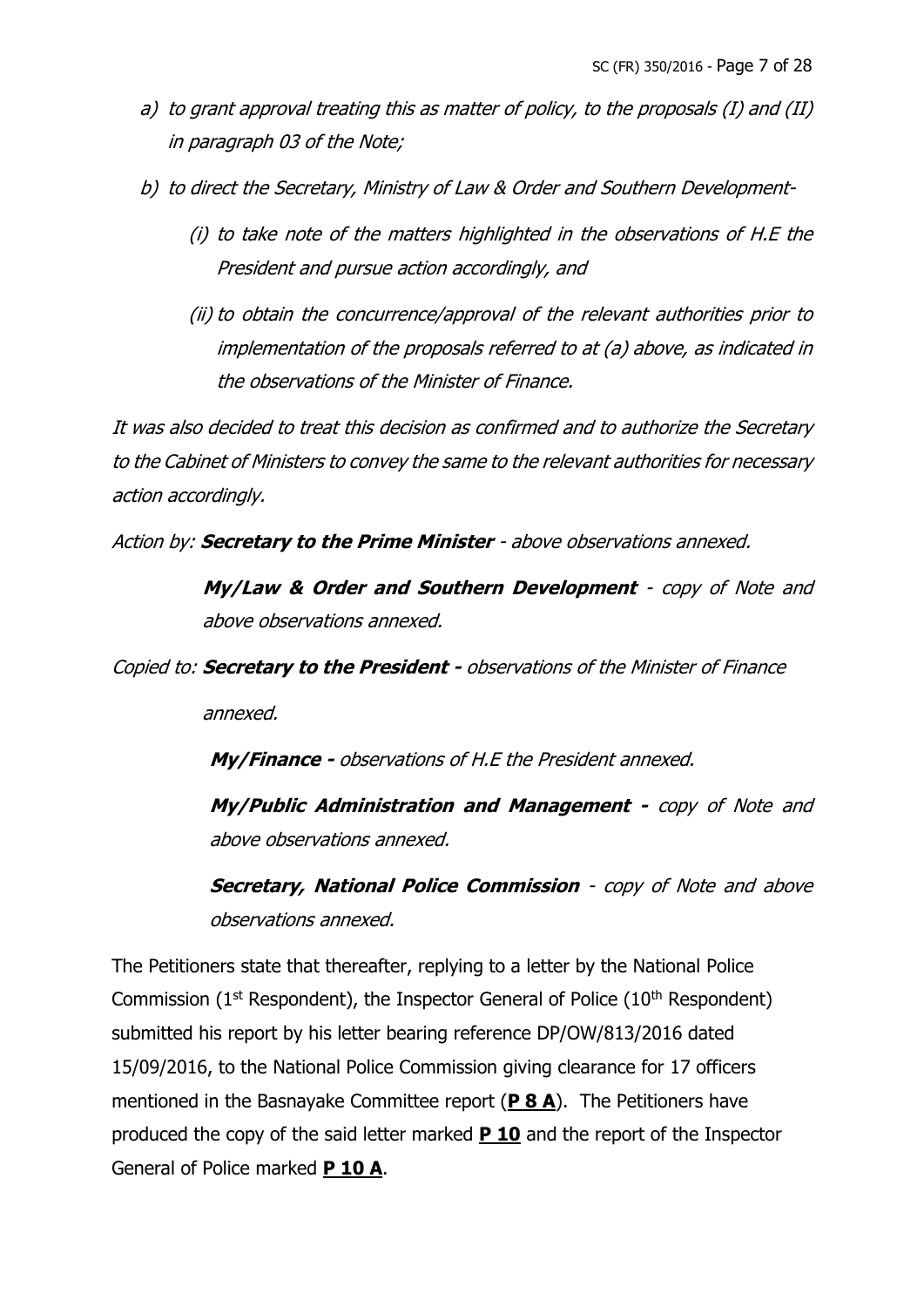The Petitioners state that thereafter, S A D M P Gunasekara, the  $17<sup>th</sup>$  Respondent, who was the OIC Division, Nugegoda was promoted with effect from 10-06-2016,<sup>3</sup> from the rank of Senior Superintendent of Police to the rank of Deputy Inspector General of Police on the approval of National Police Commission on the grounds of political victimization discriminating others who were in similar circumstances. The Petitioners allege that the promotion of the  $17<sup>th</sup>$  Respondent is violative; as his name is not in the list cleared by the Inspector General of Police **P 10** and **P 10 A**; there were others having similar qualifications left out. It is in that backdrop that the Petitioners in this application have prayed inter alia, for the following relief in their petition.

- i. Declare that the Petitioners' fundamental rights enshrined in Article 12 (1), have been violated and/or are subject to continuing infringement by the Respondents and State;
- ii. Declare that the 1st, 3rd and 5th Petitioners are eligible to be promoted to the rank of Deputy Inspector General of Police with effect from 10-06-2016, in view of **P 8**, **P 8A**, **P 9** and **P1 0**;
- iii. Declare that the 2<sup>nd</sup> Petitioner is eligible to be promoted to the rank of Superintendent of Police with effect from 01-01-2016 in view of **P 8**, **P 8A P 9**, **P 1**, **P 2**, and **P 10**;
- iv. Declare that the 4th Petitioner is eligible to be promoted to the rank of Superintendent of Police with effect from 01-01-2016 in view of **P 8**, **P 8A**, **P 9** and **P10**;
- v. Issue direction to  $1^{st}$  to  $8^{th}$  and  $10^{th}$  Respondents to appoint the Petitioners according to above declarations;
- $vi.$  Issue directions to 10<sup>th</sup> Respondent Inspector General of Police to provide all privileges entitled to their ranks, to the Petitioners, once they are promoted;
- vii. Grant each petitioner a compensation of Rs. 1 million.

In the instant case, the Court has granted leave to proceed under Article 12(1) of the Constitution. Thus, the task of this Court must be to ascertain whether anyone or

<sup>3</sup> Telephone message produced marked **P 11**.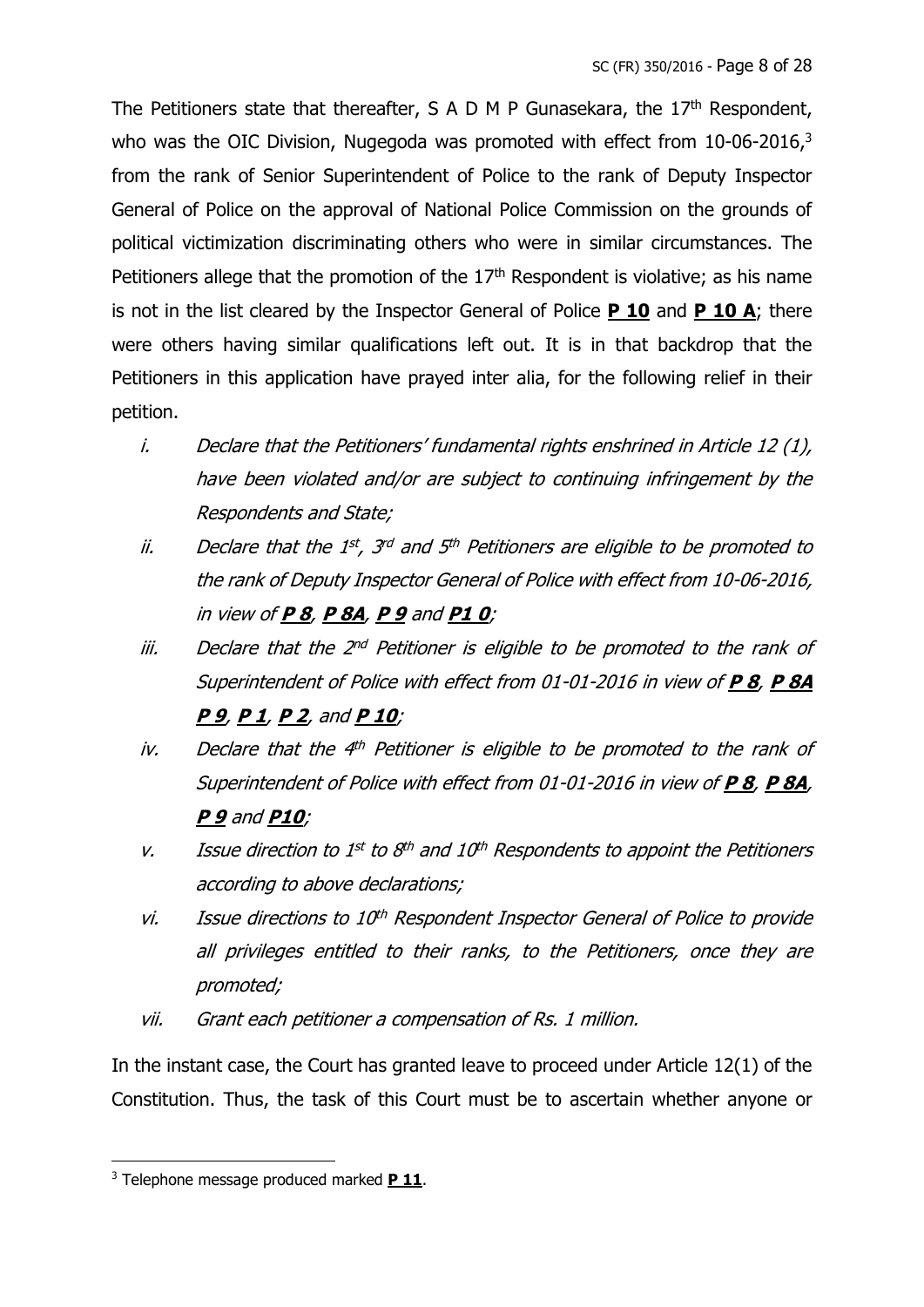more of the Respondents have infringed the fundamental rights of the petitioners guaranteed under Article 12(1) of the Constitution. In that regard I would examine whether the promotion of the  $17<sup>th</sup>$  Respondent has been made discriminating the Petitioners thereby infringing their fundamental rights guaranteed under Article 12(1) of the Constitution.

At the outset, one must bear in mind that according to the case advanced by the Petitioners, the promotions of the Petitioners or the 17<sup>th</sup> Respondent or any other officer in the given instance is possible only under the terms of the relevant Cabinet decision. As can be clearly seen from the said Cabinet decision dated 09<sup>th</sup> August 2016 (**P 9**), the implementation of the proposals recommended in the Note to the Cabinet forwarded by the Prime Minister has been approved subject to the following conditions (reproduced in verbatim):

- (i) to take note of the matters highlighted in the observations of H.E the President and pursue action accordingly, and
- (ii) to obtain the concurrence/approval of the relevant authorities prior to implementation of the proposals referred to at (a) above, as indicated in the observations of the Minister of Finance.

Thus, the implementation of the relevant Cabinet decision must necessarily be done subject to the aforesaid conditions. The 9<sup>th</sup> Respondent has produced the observations of the President referred to in the relevant Cabinet decision marked **9 R 9** which clearly shows that the said Cabinet decision must be implemented in such a way that the implementing of the relief recommended by the committee should not affect the seniority of other serving police officers.

The Affidavit of the 9<sup>th</sup> Respondent, Nawalage Ariyadasa Cooray - Secretary, National Police Commission sheds light as to why the Petitioners could not be promoted in terms of the relevant Cabinet decision. He has explained that the relief recommended to the Petitioners could not be implemented due to the following reasons and the said reasons are set out in the observations received from the 10<sup>th</sup> Respondent. Indeed, it is the Petitioners themselves who have produced the relevant observations of the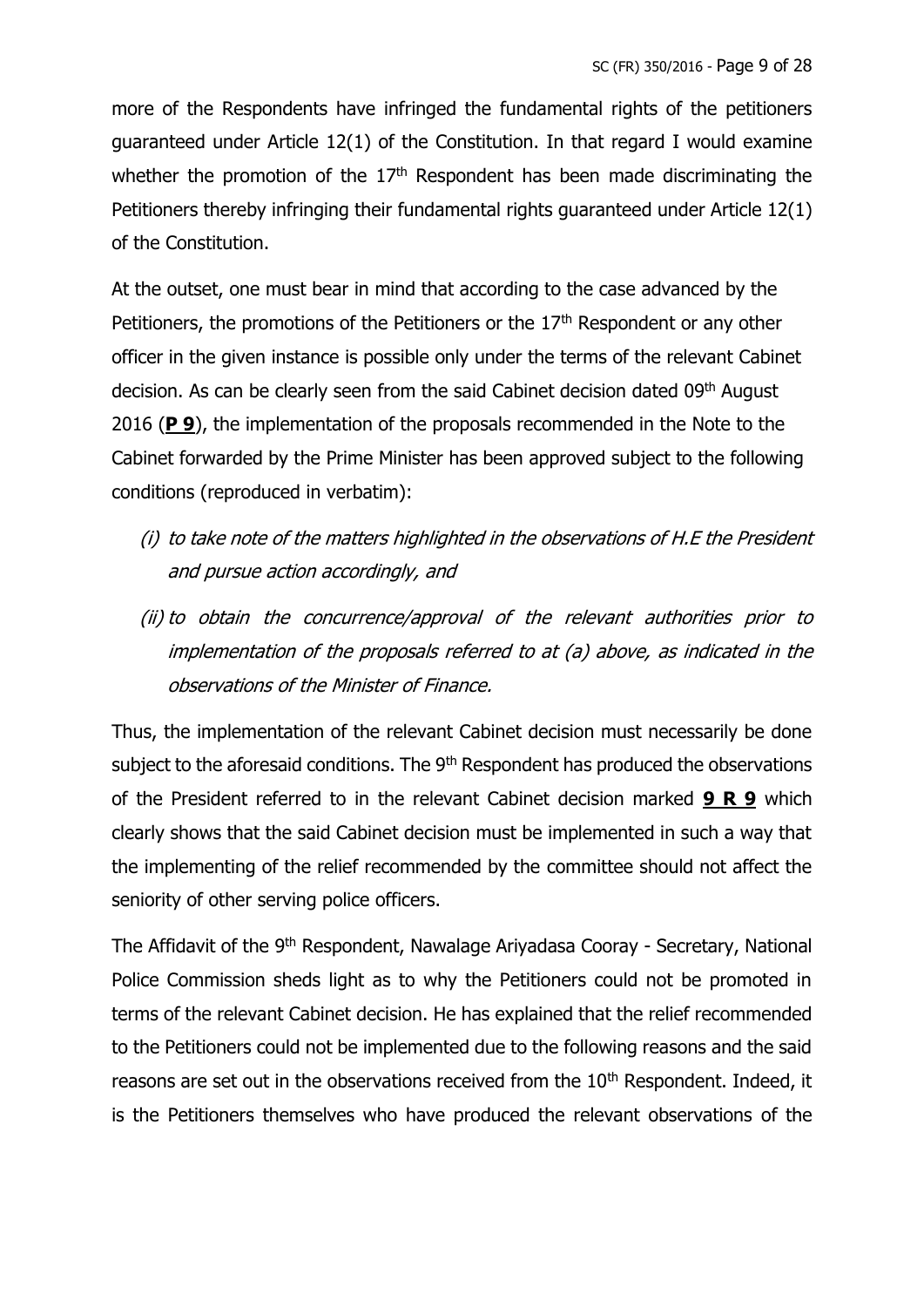Inspector General of Police marked **P 10** and **P 10 A**. The said reasons are as follows (reproduced in verbatim):

- 1<sup>st</sup> Petitioner The seniority of 93 other police officers of similar rank to him (SSP) will be adversely affected if his promotion is backdated to 10.06.2011.
- $\bullet$  2<sup>nd</sup> Petitioner Although there is a recommendation to promote him to the rank of DIG with effect from 01.01.2016, there is no recommendation on his promotion within the ranks of IP to SSP.
- 3<sup>rd</sup> Petitioner The seniority of other police officers of similar rank (SSP), but more senior to him, will be adversely affected if his promotion is backdated to 10.06.2011.
- $\bullet$  4<sup>th</sup> Petitioner The seniority of police officers of similar rank (SSP), but more senior to him, will be adversely affected if his promotion is backdated to 10.06.2011.
- $\bullet$  5<sup>th</sup> Petitioner The seniority of 1124 other police officers of similar rank to him (SSP) will be adversely affected if his promotion is backdated to 10.06.2011.

Let me now examine whether the  $17<sup>th</sup>$  Respondent could have been promoted in terms of the relevant Cabinet decision. The 9<sup>th</sup> Respondent, (Secretary, National Police Commission) has also explained as to how the promotion of the  $17<sup>th</sup>$  Respondent was possible in terms of the said Cabinet Decision.

The 17<sup>th</sup> Respondent is one of those 129 police officers whose names were submitted to the Cabinet, by the Cabinet Memorandum dated 10.06.2016. His name appears as No. 08 in the schedule (**P 8A**). He was to retire on 19.09.2016. Thus, his promotion on the grounds of political victimization could not have materially affected the seniority of any other serving police officer holding a similar rank held by the  $17<sup>th</sup>$  Respondent at the time (SSP) or an officer holding a rank similar to which the  $17<sup>th</sup>$  Respondent was promoted (DIG). The 9<sup>th</sup> Respondent has produced a copy of the letter dated 19.08.2016 sent to him by the 10th Respondent marked **9 R13**. This letter has indicated the  $17<sup>th</sup>$  Respondent's date of retirement and the fact that the backdating of his promotion would not affect the seniority of the other serving police officers.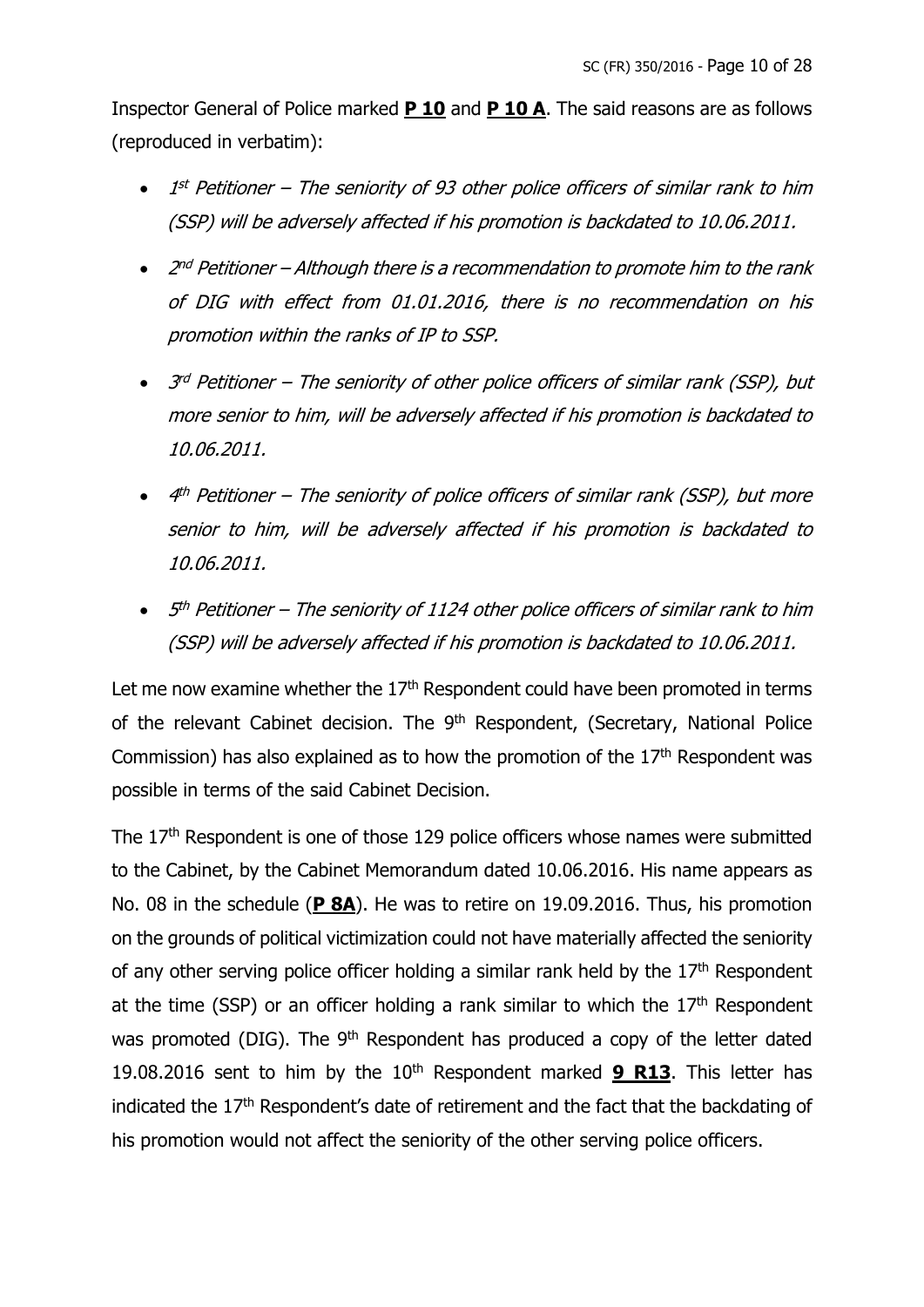Therefore, the implementation of the relief recommended in respect of the 17<sup>th</sup> Respondent did not adversely affect the seniority of any other serving officer holding similar rank and therefore, was in compliance with the Cabinet Decision (**P 9**).

Thus, the Petitioners have been unable to prove that the Respondents have infringed the fundamental rights of any of the Petitioners by promoting the  $17<sup>th</sup>$  Respondent, from the rank of Senior Superintendent of Police to the rank of Deputy Inspector General of Police with effect from 10-06-2016. 4

Despite the above conclusion, looking at this case from somewhat different perspective, I am prompted to add the following comments also in relation to the promotions of public officers in this country. This is because the Police officers were also basically public officers coming under the purview of the Public Service Commission until the 17th Amendment to the Constitution established the National Police Commission and vested the powers of carrying out functions relating to the appointment, promotion, transfer, disciplinary control and dismissal of police officers other than the Inspector-General of Police, in that Commission. Later, the 20<sup>th</sup> Amendment to the Constitution repealed Article 155 G which entrusted the aforesaid powers to the National Police Commission bringing back the Police officers again under the purview of the Public Service Commission.

The Public Service Commission was initially established in Sri Lanka by Article 58 of the then existing Constitution of Ceylon. [Ceylon (Constitution) Order in Council 1946 (Chapter 379)]. That Constitution was promulgated as a result of the endeavors of the Soulbury Commission appointed in the years 1944 and 1945 by His Majesty's Government under the chairmanship of the Right Honourable Herwald, Baron Soulbury, O.B.E., M.C., to visit the then Island of Ceylon in order to examine and discuss proposals for constitutional reforms. Thus, it became commonly known as the Soulbury Constitutuion. The country known as Ceylon then, was a member of the British Commonwealth of Nations which had an autonomous state within the British Empire. Having a common allegiance to the British Crown then was a prominent feature in that Constitution and was compatible with then Dominion Status of Ceylon.

<sup>4</sup> Telephone message produced marked **P 11**.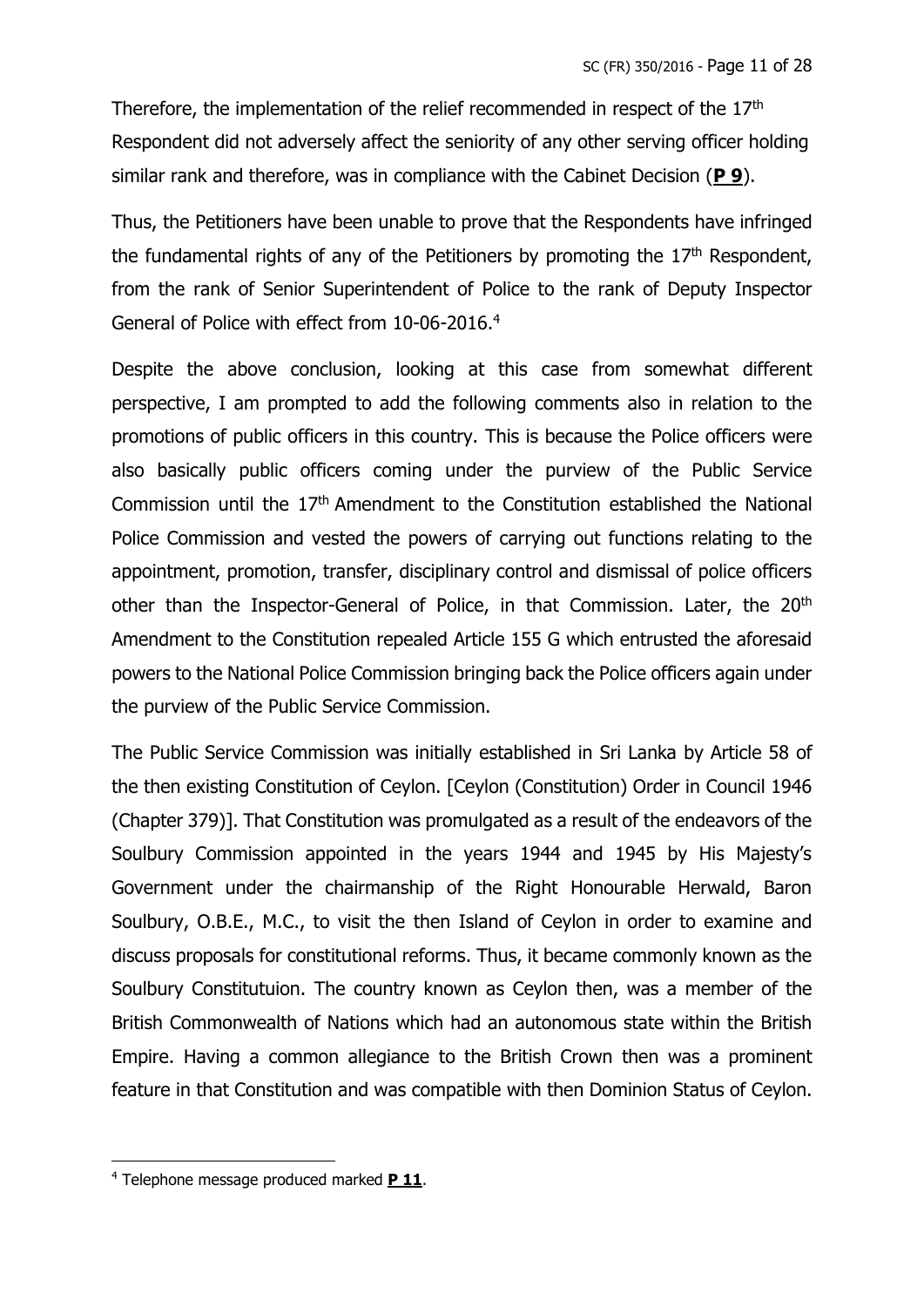Thus, Article 57 of the Soulbury Constitution had expressly provided for the tenure of office of state officers in the following manner.

> 57. Save as otherwise provided in this order, every person holding office under the Crown in respect of the Government of the Island shall hold office during Her Majesty's pleasure.

However, Article 58(1) of the Ceylon (Constitution) Order in Council 1946, established a Public Service Commission and the said Article read as follows;

58. (1) There shall be a Public Service Commission which shall consist of three persons, appointed by the Governor-General, one at least of whom shall be a person who has not, at any time during the period of five years immediately preceding, held any public office or judicial office. The Governor-General shall nominate one of the members of the Commission to be the Chairman*. …..*

Article 60 of that Constitution vested the powers of appointment, transfer, dismissal and disciplinary control of public officers in the Public Service Commission. Provisions such as disqualifying the Senators or the Members of Parliament from becoming members of the Public Service Commission, $5$  restraining the members of the Public Service Commission from holding any paid office as a servant of the Crown and making them ineligible for subsequent appointment as Public Officers, <sup>6</sup> entitlement of members of the Public Service Commission to hold office for a period of five years from the date of their appointment, $<sup>7</sup>$  the mandatory requirement for the Governor-</sup> General to assign a cause when removing any member of the Public Service Commission from his office, $<sup>8</sup>$  the requirement to determine the salary payable to the</sup> members of the Public Service Commission by Parliament and the inability to reduce their salaries during their terms of office, $9$  were salient features of the Public Service Commission under the Soulbury Constitution. Those provisions aimed at maintaining the independence of the Public Service Commission. Thus, right from the inception,

<sup>5</sup> Article 58 (2) of the Ceylon (Constitution) Order in Council of 1946.

<sup>&</sup>lt;sup>6</sup> Article 58 (3) of the Ceylon (Constitution) Order in Council of 1946.

 $7$  Article 58 (4) of the Ceylon (Constitution) Order in Council of 1946.

<sup>8</sup> Article 58 (5) of the Ceylon (Constitution) Order in Council of 1946.

<sup>&</sup>lt;sup>9</sup> Article 58 (7) of the Ceylon (Constitution) Order in Council of 1946.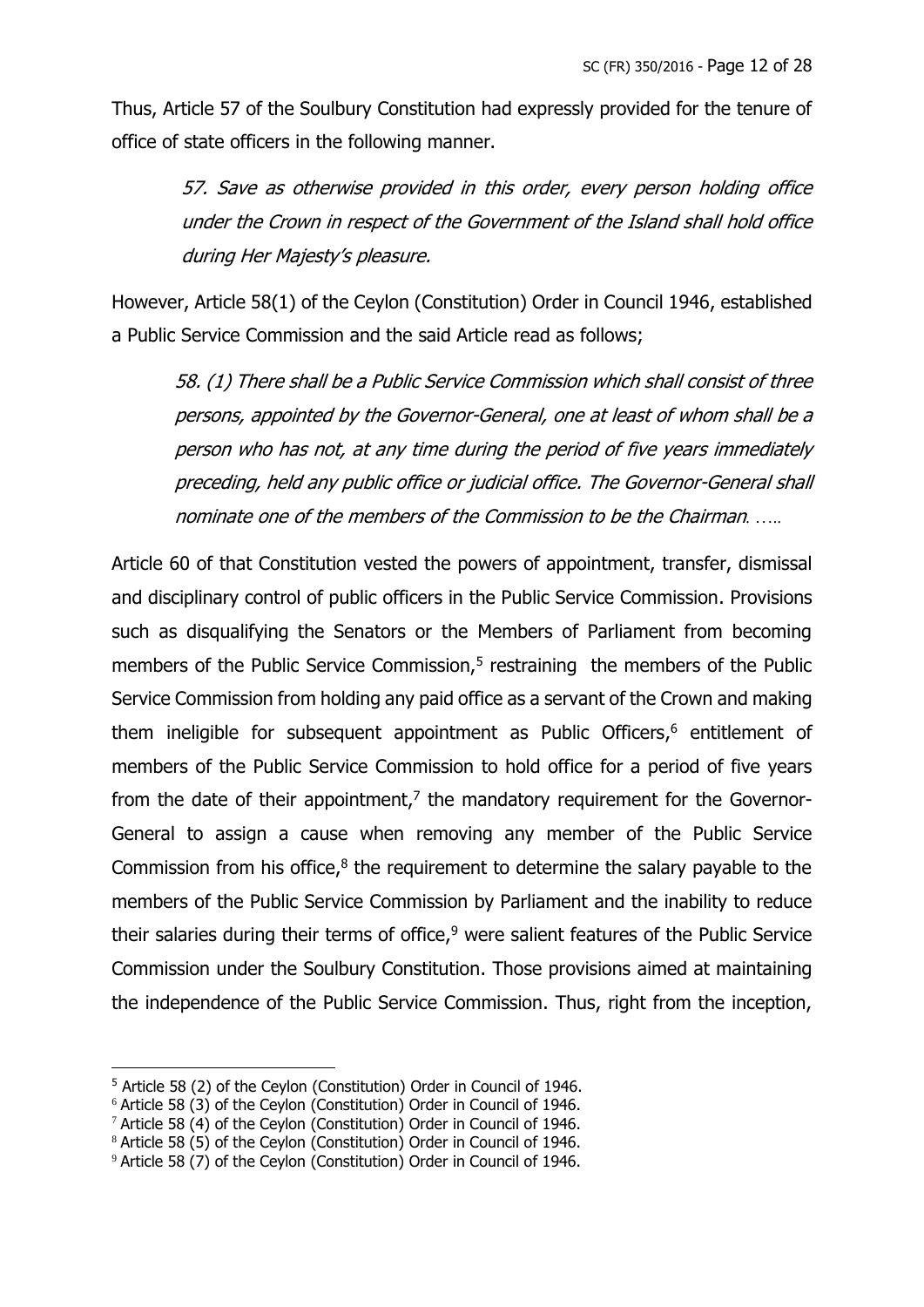the Public Service Commission was an institution meant to be an independent body charged with the powers of appointment, transfer, dismissal and disciplinary control of public officers.

However, the first Republican Constitution (1972) did away with the Public Service Commission and vested the powers of the appointment, transfer, dismissal and disciplinary control of state officers in the Cabinet of Ministers.

Article 106 of the 1972 Constitution read as follows;

106. (1) The Cabinet of Ministers shall be responsible for the appointment, transfer, dismissal and disciplinary control of state officers and shall be answerable therefor to the National State Assembly.

(2) Subject to the provisions of the Constitution, the Cabinet of Ministers shall have the power of appointment, transfer, dismissal and disciplinary control of all state officers.

(3) Subject to the provisions of the Constitution, the Cabinet of Ministers shall provide for and determine all matters relating to state officers including the constitution of state services, the formulation of schemes of recruitment and codes of conduct for state officers, the procedure for the exercise and the delegation of the powers of appointment, transfer, dismissal and disciplinary control of state officers.

(4) The Cabinet of Ministers may notwithstanding any delegation of powers as is referred to in this Chapter exercise its powers of appointment, transfer, dismissal and disciplinary control of state officers.

(5) No institution administering justice shall have the power or jurisdiction to inquire into, pronounce upon or in any manner call in question any recommendation, order or decision of the Cabinet of Ministers, a Minister, the State Services Advisory Board, the State Services Disciplinary Board, or a state officer, regarding any matter concerning appointments, transfers, dismissals or disciplinary matters of state officers.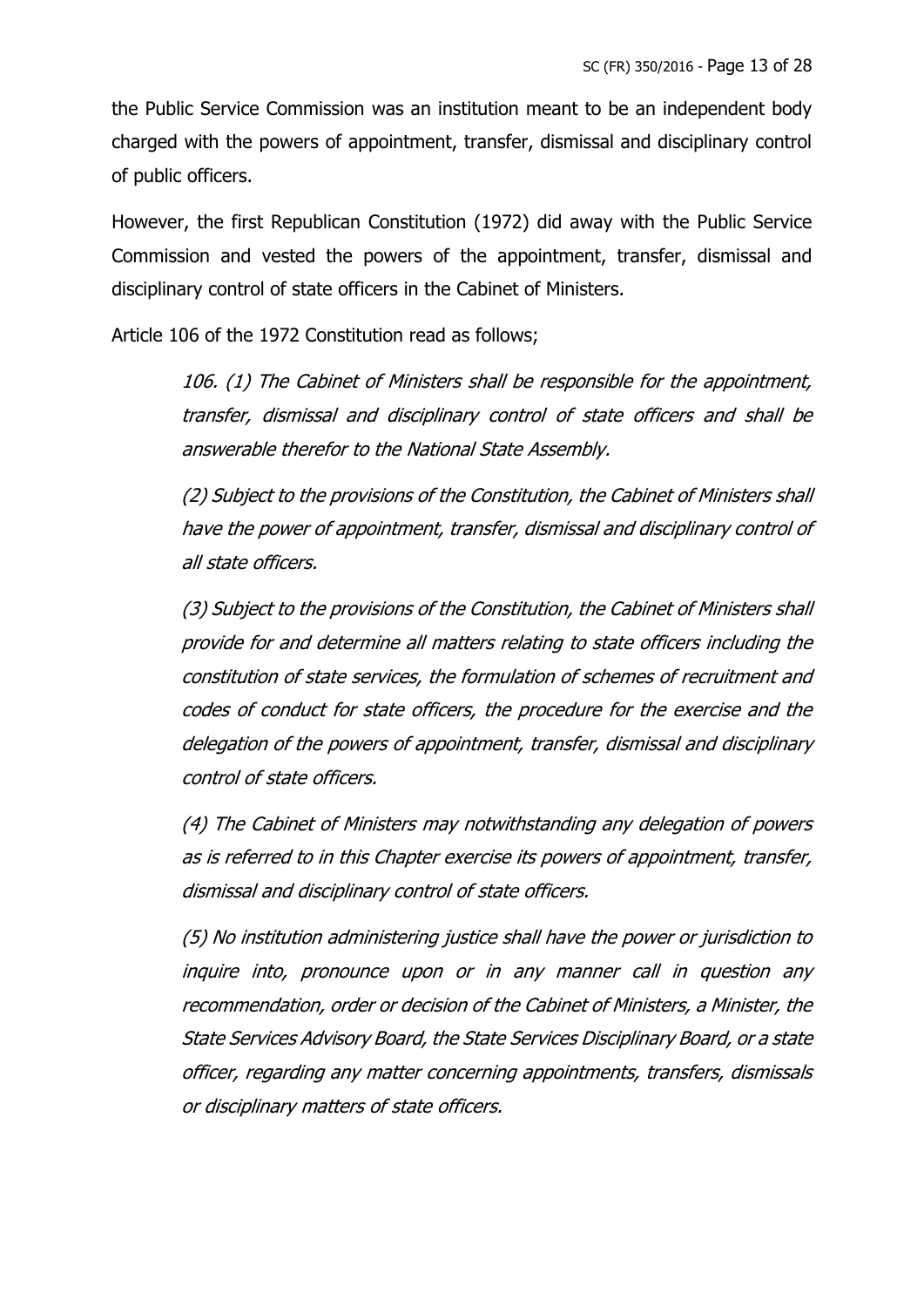Article 107(1) of the 1972 Constitution expressly provided for the tenure of office of state officers and related powers vested in the National State Assembly in that regard in the following manner;

> 107. (1) Save as otherwise expressly provided by the Constitution, every state officer shall hold office during the pleasure of the President. The National State Assembly may however in respect of a state officer holding office during the pleasure of the President provide otherwise by a law passed by a majority of those present and voting.

Thereafter, the second Republican Constitution (1978) continued to vest the powers of appointment, transfer, dismissal and disciplinary control of public officers in the Cabinet of Ministers. However, there was provision for the Cabinet of Ministers to delegate from time to time, its powers of appointment, transfer, dismissal and disciplinary control of public officers other than Heads of Departments, to the Public Service Commission. Thus, the 1978 Constitution at its inception, re-established the Public Service Commission as a body exercising authority delegated to it by the Cabinet of Ministers.

Article 55 of the 1978 Constitution in its original form was as follows;

"55 (1) Subject to the provisions of the Constitution, the appointment, transfer, dismissal and disciplinary control of public officers is hereby vested in the Cabinet of Ministers, and all public officers shall hold office at pleasure.

(2) The Cabinet of Ministers shall not delegate its powers of appointment, transfer, dismissal and disciplinary control in respect of Heads of Departments.

(3) The Cabinet of Ministers may from time to time, delegate its powers of appointment, transfer, dismissal and disciplinary control of other public officers to the Public Service Commission. Provided that ……."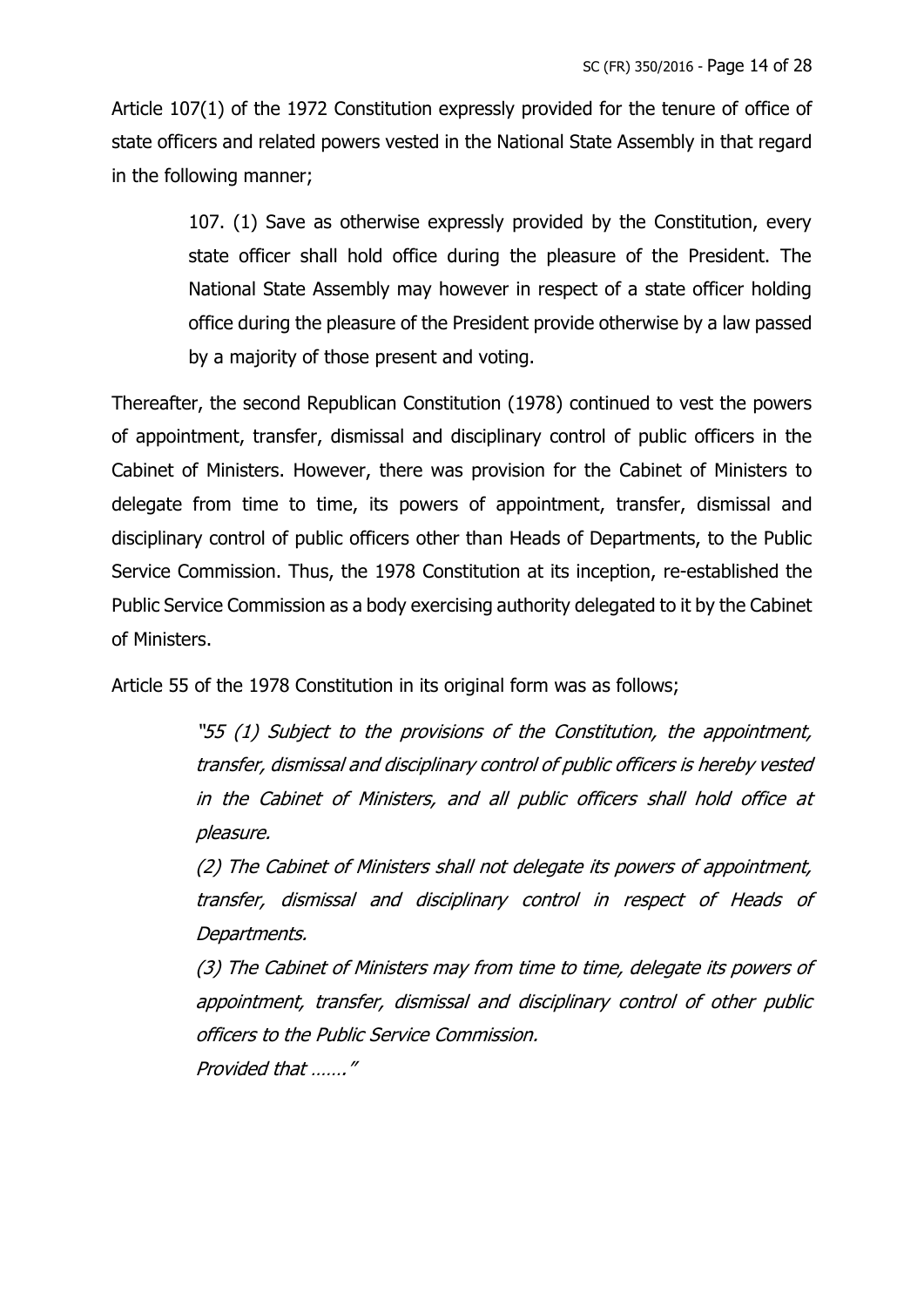Although the original Article 55 of 1978 Constitution chose to continue with the principle that all public officers shall hold office at pleasure,<sup>10</sup> it however made the decisions made by those exercised power under Article 55 amenable to the fundamental rights jurisdiction of the Supreme Court<sup>11</sup> removing hitherto existed bar for any court or institution administering justice to inquire into, pronounce upon or in any manner call in question any such decision. This was a yet another step taken to ensure the correctness of such decisions.

Thereafter, the  $17<sup>th</sup>$  Amendment to the Constitution which was certified on 03 $rd$ October 2001, brought about fundamental changes to the afore-stated original position in the 1978 Constitution. The  $17<sup>th</sup>$  Amendment to the Constitution repealed the whole of original Chapter IX and substituted it with a new Chapter IX. The changes included the structure of the powers vested in the Cabinet of Ministers in relation to appointment, transfer, dismissal and disciplinary control of public officers. Most importantly, the  $17<sup>th</sup>$  Amendment to the Constitution transferred the powers of appointment, promotion, transfer, disciplinary control and dismissal of public officers other than the Heads of Department back to the Public Service Commission and abolished the principle that 'all public officers shall hold office at pleasure' which continued to be in the Constitutions of this country from the time of British Colonization period up until the implementation of the  $17<sup>th</sup>$  Amendment to the Constitution. The Cabinet of Ministers continued to retain the power in relation to appointment, transfer, dismissal and disciplinary control of the Heads of Departments and also retained the power to provide for and determine all matters of policy relating to public officers. The relevant Articles 55 (1), 55(3) and 55(4) introduced by the  $17<sup>th</sup>$  Amendment to the Constitution read as follows,

55 (1) The appointment, promotion, transfer, disciplinary control and dismissal of public officers shall be vested in the Commission. 55 (3) Notwithstanding the provisions of paragraph (1) of this Article, the appointment, promotion, transfer, disciplinary control and dismissal of all Heads

<sup>&</sup>lt;sup>10</sup> As Article 55(1) of 1978 Constitution stood before the  $17<sup>th</sup>$  Amendment to the Constitution.

<sup>&</sup>lt;sup>11</sup> As Article 55(5) of 1978 Constitution stood before the  $17<sup>th</sup>$  Amendment to the Constitution.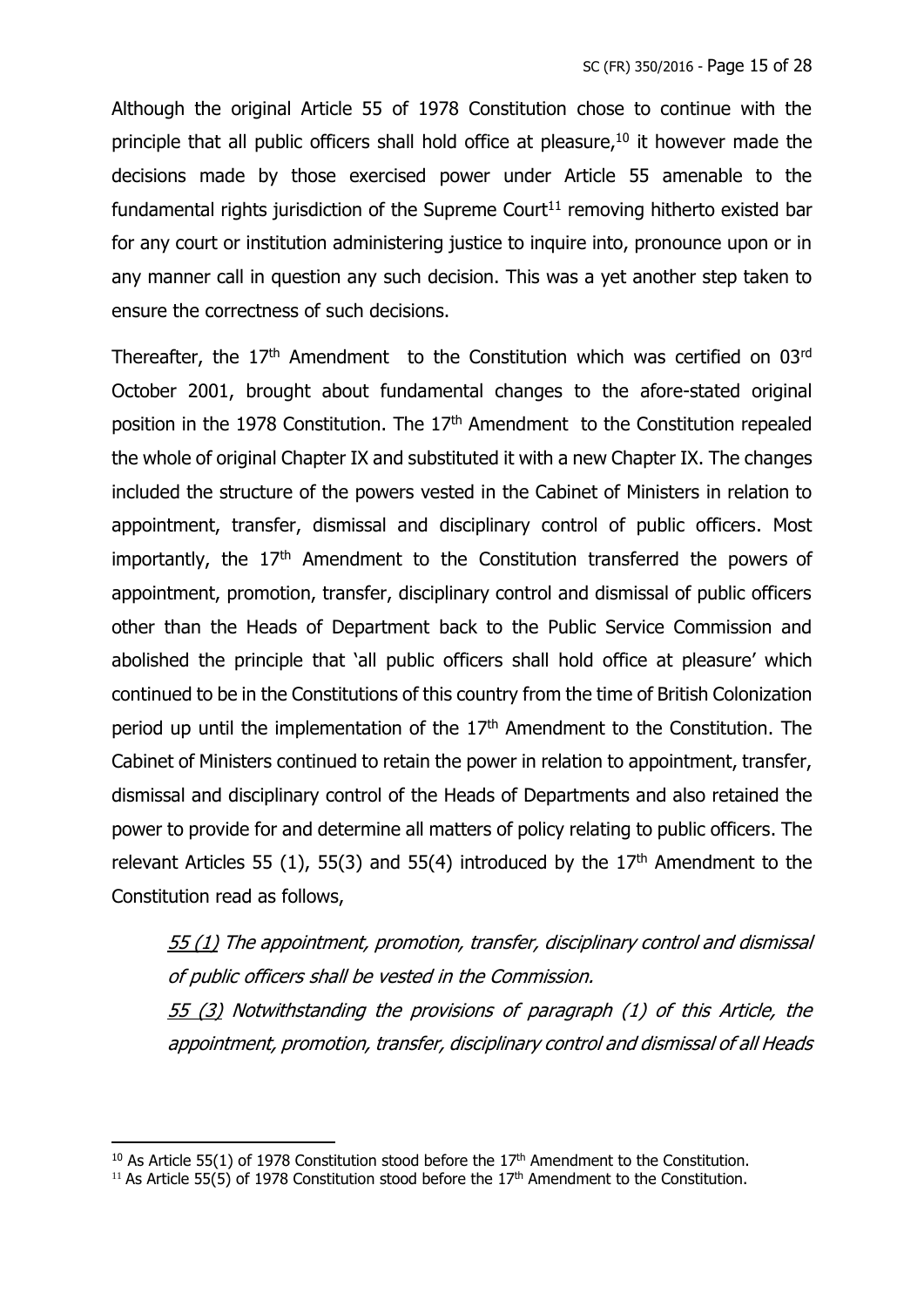of Departments shall vest in the Cabinet of Ministers, who shall exercise such powers after ascertaining the views of the Commission.

55 (4) Subject to the provisions of the Constitution, the Cabinet of Ministers shall provide for and determine all matters of policy relating to public officers. Article 55 (5) introduced by the  $17<sup>th</sup>$  Amendment to the Constitution states that the Public Service Commission will carry out its affairs according to the policies laid down by the Cabinet of Ministers and the Public Service Commission is answerable to the parliament in regard to carrying out its functions.

Article 59 brought in by the  $17<sup>th</sup>$  Amendment to the Constitution also introduced a procedure to enable any aggrieved party to challenge the decisions made by the Public Service Commission by way of preferring an appeal to the Administrative Appeals Tribunal appointed by the Judicial Service Commission which was given an appellate power to alter, vary or rescind any order or decision made by the Public Service Commission.

The 17<sup>th</sup> Amendment to the Constitution continued to preserve the fundamental rights jurisdiction of the Supreme Court over the decisions made by the relevant bodies in the following manner;

#### Article 61A.

Subject to the provisions of paragraphs (1), (2), (3), (4) and (5) of Article 126, no court or tribunal shall have power or jurisdiction to inquire into, or pronounce upon or in any manner call in question any order or decision made by the Commission, a Committee, or any public officer, in pursuance of any power or duty conferred or imposed on such Commission, or delegated to a Committee or public officer, under this Chapter or under any other law.

Another important change that was introduced by the 17<sup>th</sup> Amendment to the Constitution is the insertion of a new Chapter XVIIIA immediately after Article 155 of the Constitution establishing the National Police Commission by Article 155A thereof and vesting it with powers in relation to the appointment, promotion, transfer, disciplinary control and dismissal of police officers other than the Inspector-General of Police. Article 155G which vested those powers in the National Police Commission was as follows,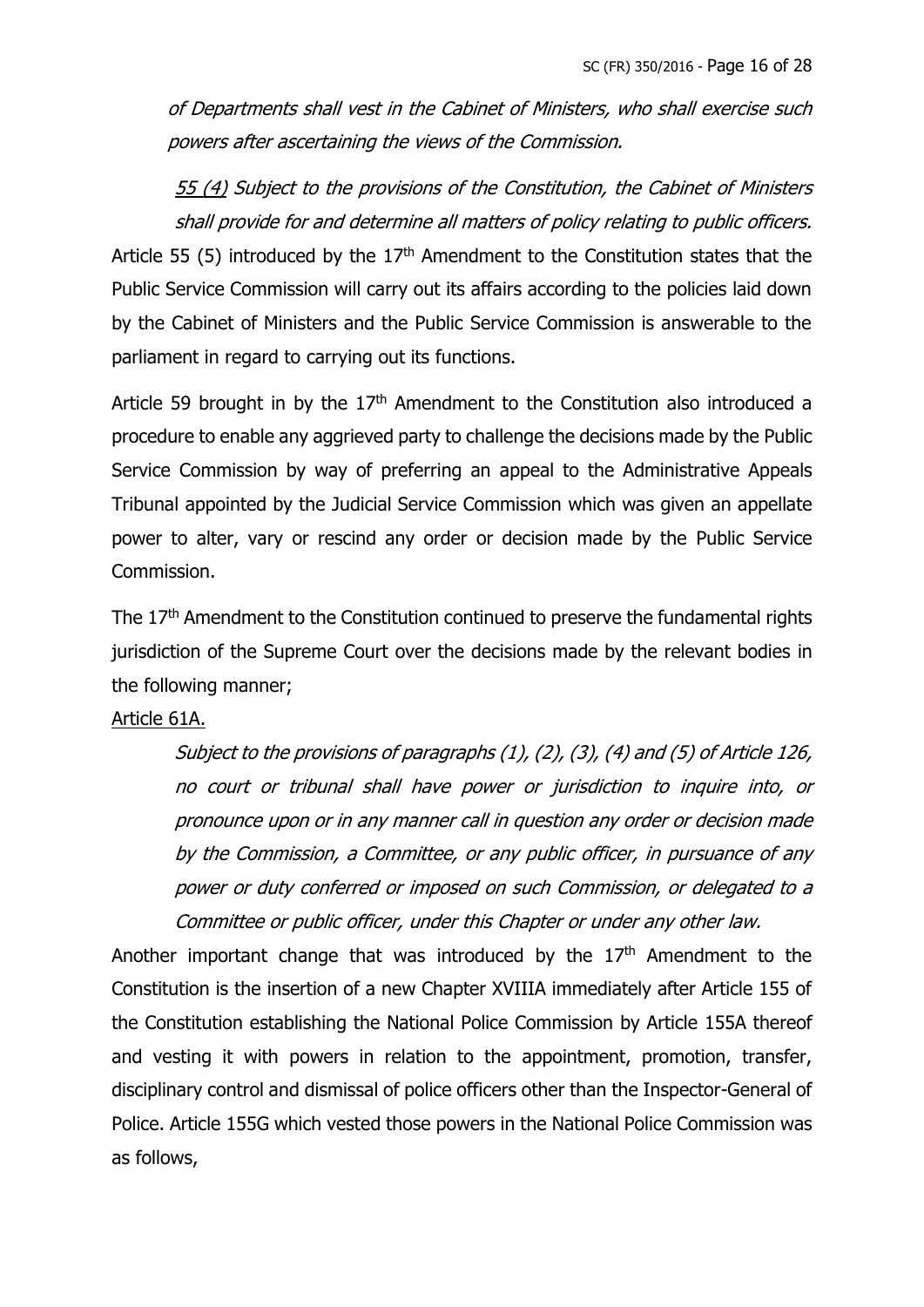155G. (1) (a) The appointment, promotion, transfer, disciplinary control and dismissal of police officers other than the Inspector-General of Police, shall be vested in the Commission. The Commission shall exercise its powers of promotion, transfer, disciplinary control and dismissal in consultation with the Inspector-General of Police.

(b) The Commission shall not in the exercise of its powers under this Article, derogate from the powers and functions assigned to the Provincial Police Service Commissions as and when such Commissions are established under Chapter XVIIA of the Constitution.

(2) The Commission shall establish procedures to entertain and investigate public complaints and complaints of any aggrieved person made against a police officer or the police service, and provide redress in accordance with the provisions of any law enacted by Parliament for such purpose.

(3) The Commission shall provide for and determine all matters regarding police officers, including the formulation of schemes of recruitment and training and the improvement of the efficiency and independence of the police service, the nature and type of the arms, ammunition and other equipment necessary for the use of the National Division and the Provincial Divisions, codes of conduct, and the standards to be followed in making promotions and transfers, as the Commission may from time to time consider necessary or fit. (4) The Commission shall exercise all such powers and perform all such functions and duties as are vested in it under Appendix I of List I contained in the Ninth Schedule of the Constitution.

However, the 18<sup>th</sup> Amendment to the Constitution which was certified on 09<sup>th</sup> September 2010, repealed Article 155G; it also repealed hitherto existed Article 55 and replaced it with new Article 55 which is as follows;

> 55. (1) The Cabinet of Ministers shall provide for and determine all matters of policy relating to public officers, including policy relating to appointments, promotions, transfers, disciplinary control and dismissal.

> (2) The appointment, promotion, transfer, disciplinary control and dismissal of all Heads of Department shall, vest in the Cabinet of Ministers.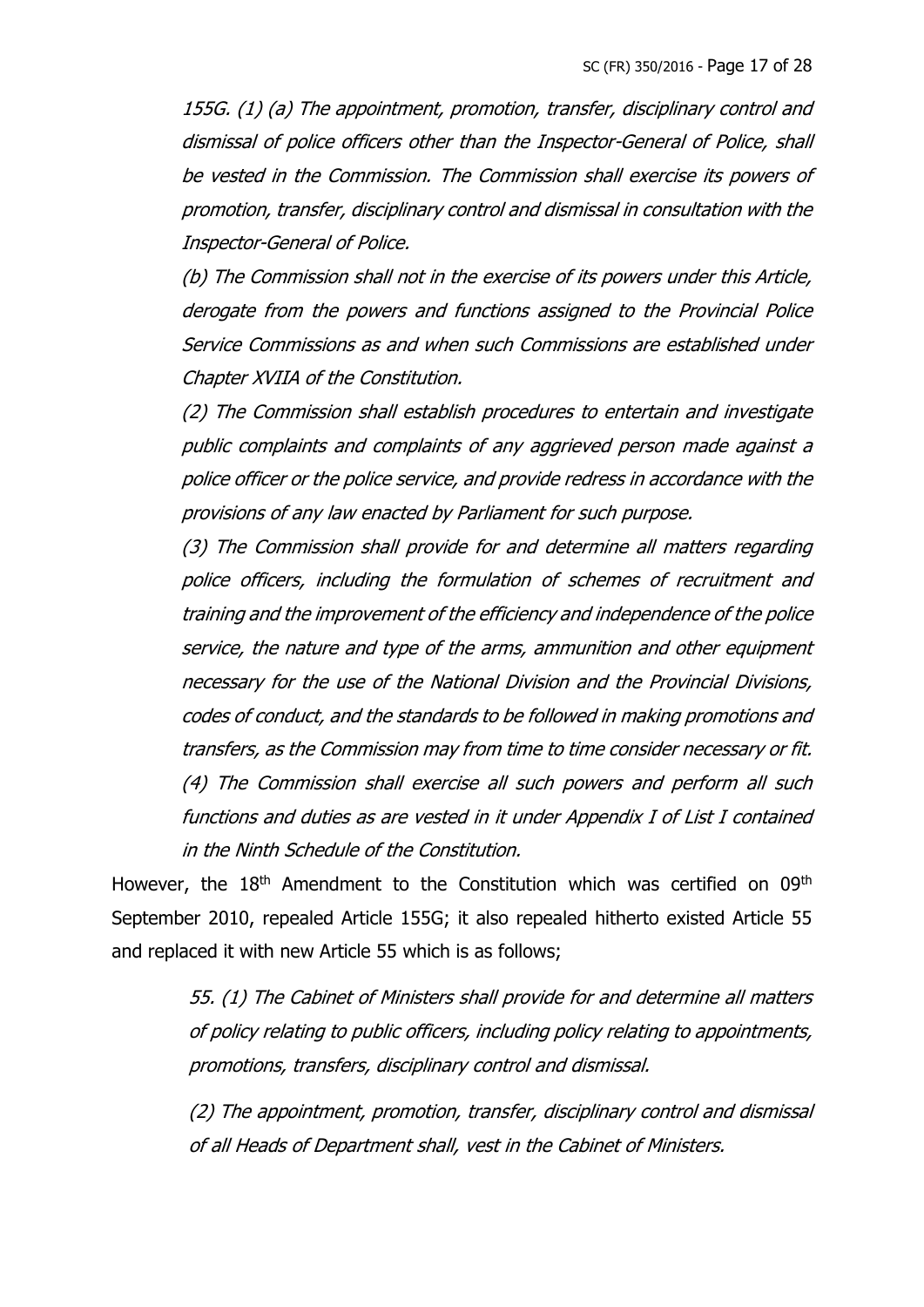(3) Subject to the provisions of the Constitution, the appointment, promotion, transfer, disciplinary control and dismissal of public officers shall be vested in the Public Service Commission.

(4) The Commission shall not derogate from the powers and functions of the Provincial Public Service Commissions as are established by law.

(5) The Commission shall be responsible and answerable to Parliament in accordance with the provisions of the Standing Orders of Parliament for the exercise and discharge of its powers and functions. The Commission shall also forward to Parliament in each calendar year, a report of its activities in respect of such year.

That resulted in re-transferring the National Police Commission's powers in relation to the appointment, promotion, transfer, disciplinary control and dismissal of police officers back to the Public Service Commission. This brought the police officers back under the category of public officers coming under the purview of the Public Service Commission. All matters pertaining to the appointment, promotion, transfer, disciplinary control and dismissal of police officers pending before the National Police Commission stood transferred to the Public Service Commission by virtue of section  $36(5)$  of the  $18<sup>th</sup>$  Amendment to the Constitution.

This also brought the power to provide for and determine all matters of policy relating to police officers back under the Cabinet of Ministers by virtue of Article 55 (1) introduced by the 18<sup>th</sup> Amendment to the Constitution.

In the instant case, it was in the year 2015 that the then Cabinet of Ministers having considered the Memorandum dated 09-03-2015<sup>12</sup> under the title "To provide relief to those who were victimized for political reasons" submitted by the then Prime Minister, had decided on 08-04-2015, to issue a Public Administration Circular calling for the officers subjected to political victimization who wish to seek relief, to submit their appeals to be considered by a committee comprising of three retired public officers appointed by the Secretary Ministry of Public Administration. As the 18<sup>th</sup> Amendment to the Constitution came into force with effect from 09<sup>th</sup> September 2010, the powers

<sup>12</sup> Produced marked **P 3**.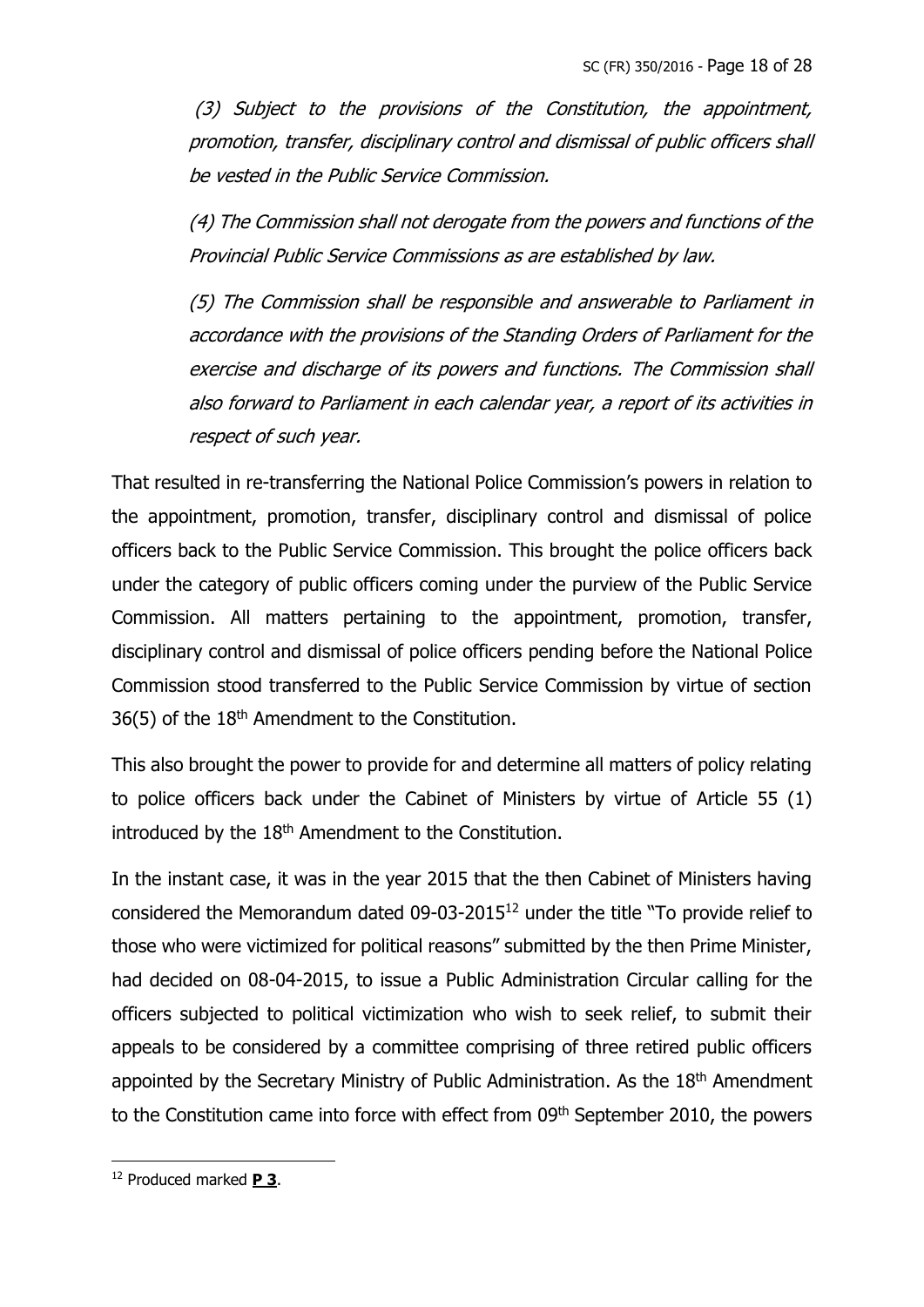in relation to the appointment, promotion, transfer, disciplinary control and dismissal of public officers including the police officers was with the Public Service Commission and the power to provide for and determine all matters regarding public officers including the police officers, was with the Cabinet of Ministers.

It was in the year 2016 that the Cabinet of Ministers had decided (**P 9**) to direct the Secretary Ministry of Law and Order and Southern Development to implement the proposals recommended by the Basnayake Committee treating that decision as a matter of Policy. The law had changed by that time as the 19<sup>th</sup> Amendment to the Constitution came into force with effect from 15th May 2015.

The 19<sup>th</sup> Amendment to the Constitution re-transferred the powers in relation to the appointment, promotion, transfer, disciplinary control and dismissal of police officers back to the National Police Commission from the hands of the Public Service Commission. It re-introduced an article numbered 155G in the following form;

> 155G. (1) (a) The appointment, promotion transfer, disciplinary control and dismissal of police officers other than the Inspector-General of Police, shall be vested in the Commission. The Commission shall exercise its powers of promotion, transfer, disciplinary control and dismissal in consultation with the InspectorGeneral of Police.

> (3) The Commission shall, in consultation with the Inspector-General of Police, provide for and determine all matters regarding police officers, including:-

(a) the formulation of schemes of recruitment, promotion and transfers, subject to any policy determined by the Cabinet of Ministers pertaining to the same;

(b) training and the improvement of the efficiency and independence of the police service;

(c) the nature and type of the arms, ammunition and other equipment necessary for the use of the National Division and the Provincial Divisions; and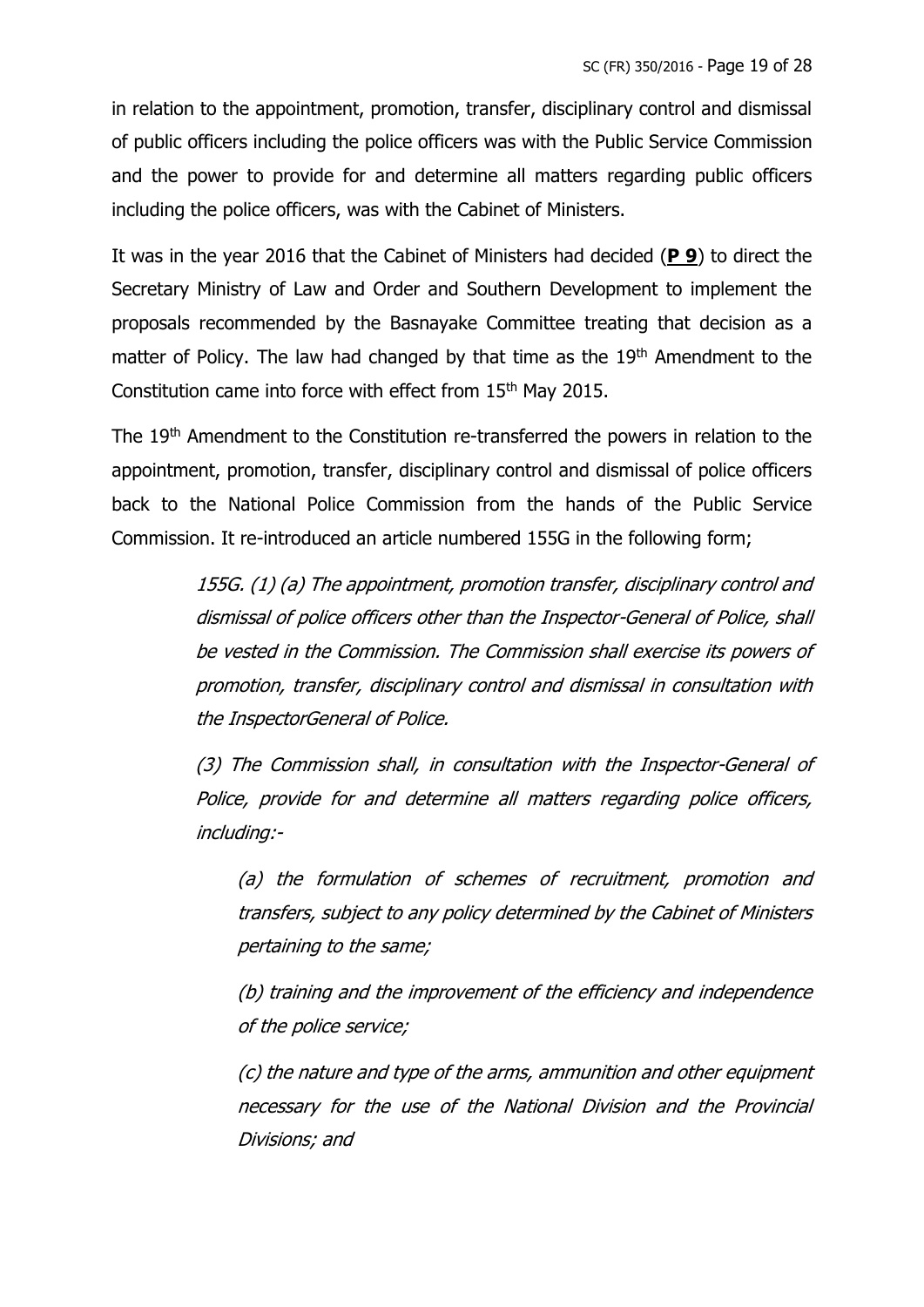(d) codes of conduct and disciplinary procedures.

(4) The Commission shall exercise all such powers and discharge and perform all such functions and duties as are vested in it under Appendix I of List I contained in the Ninth Schedule to the Constitution.

Thus, after the 19th Amendment to the Constitution it was the National Police Commission which was charged with the power to provide for and determine all matters regarding police officers, including the formulation of schemes of recruitment and promotion in consultation with the Inspector-General of Police, subject to any policy determined by the Cabinet of Ministers pertaining to the same. This was the legal position existed when the Cabinet of Ministers made the decision contained in **P 9** on 09-08-2016.

Let me now examine the scope of power that should have been exercised by the Cabinet of Ministers at the relevant time. It is important to bear in mind that the policies the Cabinet of Ministers are empowered to make must be only to lay down mere schemes of promotions in the nature of general rules and regulations and not decisions to promote any individual public or Police officer. On the other hand, any recommendation made by the Cabinet of Ministers to promote individuals cannot be categorized as policy decisions falling under Article 55(1) or 155G 3(a) of the Constitution. This is reflected in the following judicial precedence which interpreted Article 55 as it had stood at the times of those relevant judgments.

The case of Abeywickrema Vs. Pathirana,<sup>13</sup> is an election petition where the petitioner in that case challenged the validity of the election of the  $1<sup>st</sup>$  respondent in that case as a Member of Parliament for Akmeemana electorate. The said petitioner sought a declaration that the election of the said respondent is void in law on the ground that he was a public officer and was therefore disqualified under Article 91 (1) (d) (vii) of the Constitution for election as a Member of Parliament. The said respondent was a principal of a school coming under the Department of Education which meant that he was a public officer. The petitioner in that case argued that although the  $1<sup>st</sup>$ respondent in that case (school principal) had submitted a letter of resignation from

<sup>13</sup> 1986 (1) Sri L. R. 120.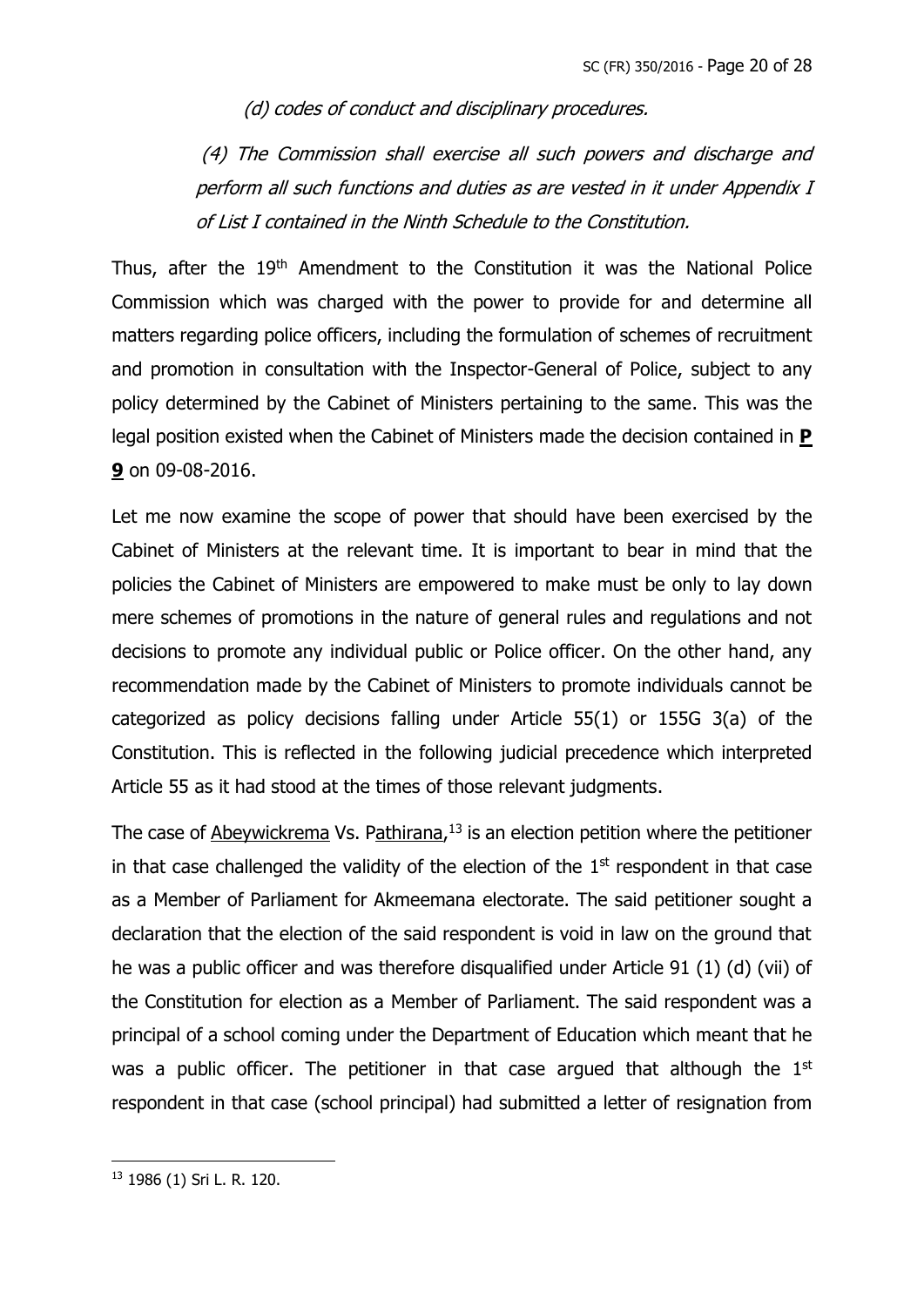the said public service position, that letter of resignation was neither submitted nor accepted by the due authority. This was because the  $1<sup>st</sup>$  respondent in that case (school principal) had tendered his resignation to the Regional Director of Education of the area where he was serving and getting that resignation accepted by the Regional Director who relieved him from his duties; according to the petitioner in that case, the said process did not effectively terminate the services of the said  $1<sup>st</sup>$ respondent (school principal) as a public officer, to qualify him as a candidate at a parliamentary election. It was on that basis that the said petitioner sought to argue that there had been no valid resignation in fact or in law by the said  $1<sup>st</sup>$  respondent school principal who was therefore disqualified under the aforementioned provision to be a Member of Parliament as he had continued to hold a public office. Delivering the majority judgment of Court in 1986, Chief Justice Sharvananda interpreting Article 55(4) of 1978 Constitution as it stood before the  $17<sup>th</sup>$  Amendment to the Constitution, held that the Constitution of 1978 has given a statutory dimension to the Establishments Code and the said  $1<sup>st</sup>$  respondent (school principal) was bound by section 4 of the Establishments Code to obtain proper acceptance of his resignation. The Chief Justice further holding, that the said letter of resignation did not bring about a valid termination of the said school principal's contract of service because it was neither addressed nor accepted by the Appointing Authority i.e., the Educational Services Committee; and that the Regional Director, Galle is not the proper authority to accept the resignation; went on to state in his judgment the following;

> "Article 55(4) empowers the Cabinet of Ministers to make rules for all matters relating to public officers, without impinging upon the overriding powers of pleasure recognised under Article 55(1). Matters relating to 'public officer' comprehends all matters relating to employment, which are incidental to employment and form part of the terms and conditions of such employment, such as provisions as to salary, increments, leave, gratuity, pension, and of superannuity, promotion and every termination of employment and removal from service. The power conferred on the Cabinet of Ministers is a power to make rules which are general in their operation though they may be applied to a particular class of public officers. This power is a legislative power and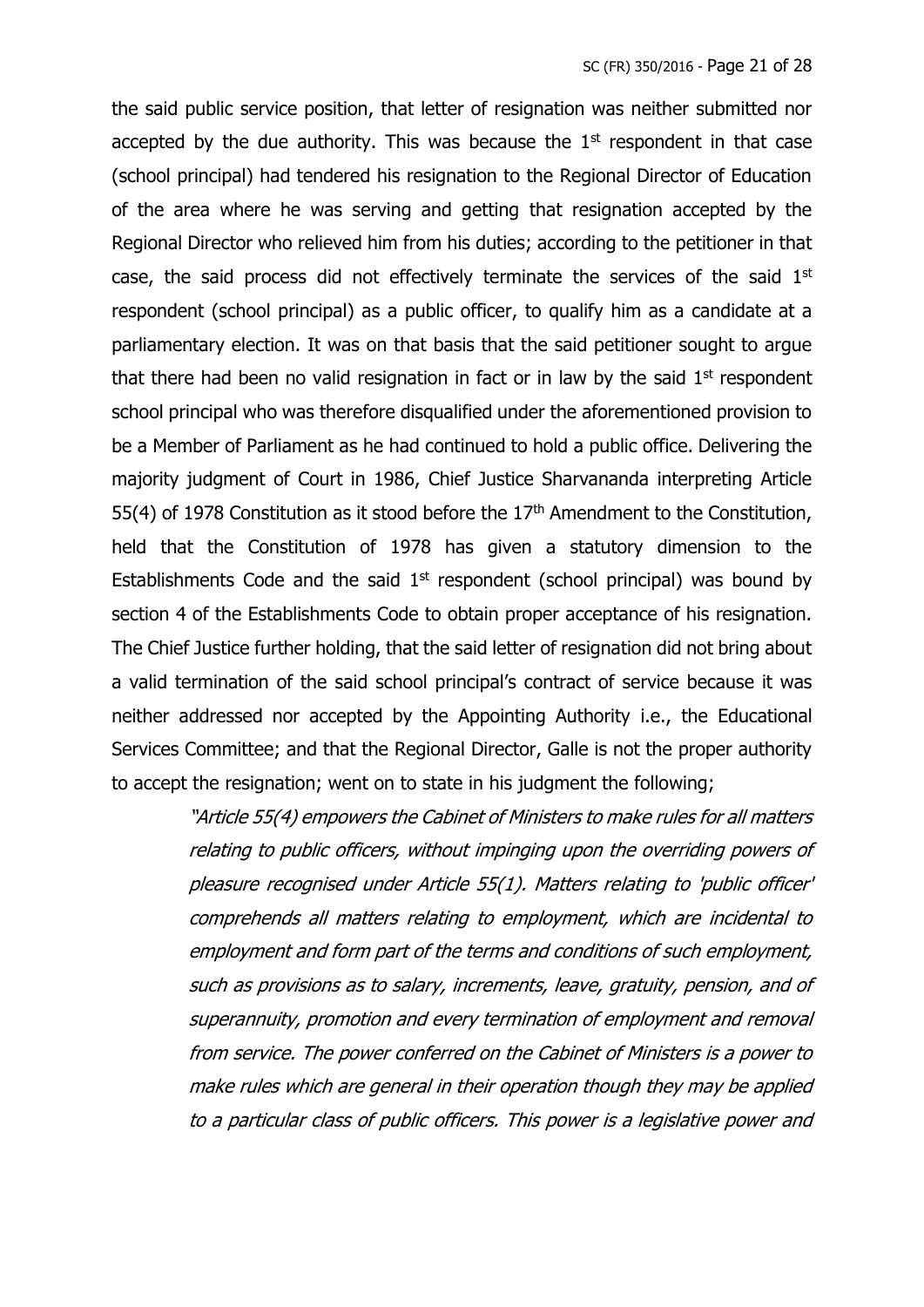this rule making function is for the purpose identified in Article 55(4) of the Constitution as legislative not executive or judicial in character."

His Lordship Justice Wanasundara who was one of the members of the five-judge bench which heard the above case, did not agree with the majority judgment in that case and delivered a dissenting judgment. However, His Lordship Wanasundara J cited the above passage in his judgment in the case of The Public Service United Nurses Union Vs. Montague Jayawickrama, Minister of Public Administration and others.<sup>14</sup> This was because the majority judgment in Abeywickrema 's case which existed at the time was binding on Court.

In that case, the Public Services United Nurses Union (Petitioner) to which the majority of the Government nurses at that time had belonged, struck work demanding an increase in their salaries. The strike was considered illegal because the relevant service was declared an essential service by His Excellency the President under the Emergency (Miscellaneous Provisions and Powers) Regulation No. 3 of 1986. The Government then decided to treat those who struck work as having vacated their posts and took steps to evict those who occupied Government quarters. However, the strike was eventually settled, the notices of vacation of post were withdrawn and those nurses were allowed to resume work without loss of back pay. Subsequently, the Cabinet of Ministers decided to award a special ad hoc benefit of two increments to the nurses who were members of a rival trade union i.e., the Public Services United Nurses Union, who had worked during the entirety of the strike period and one increment to the nurses who reported for duty at various later stages. The petitioner union challenged the said Cabinet decision on the basis that it was a serious infringement of its members' fundamental right of equality guaranteed under Article 12 of the Constitution. His Lordship Justice Wanasundara having noted that an increment in the public service according to the existing rules and regulations has to be earned by a public officer by satisfactory work and conduct during a specified period of time, namely, one year; and any stoppage, postponement or deprivation of an increment has to be in the nature of a penalty consequent to disciplinary action against a public officer; and held that instantly rewarding particular public officers with one or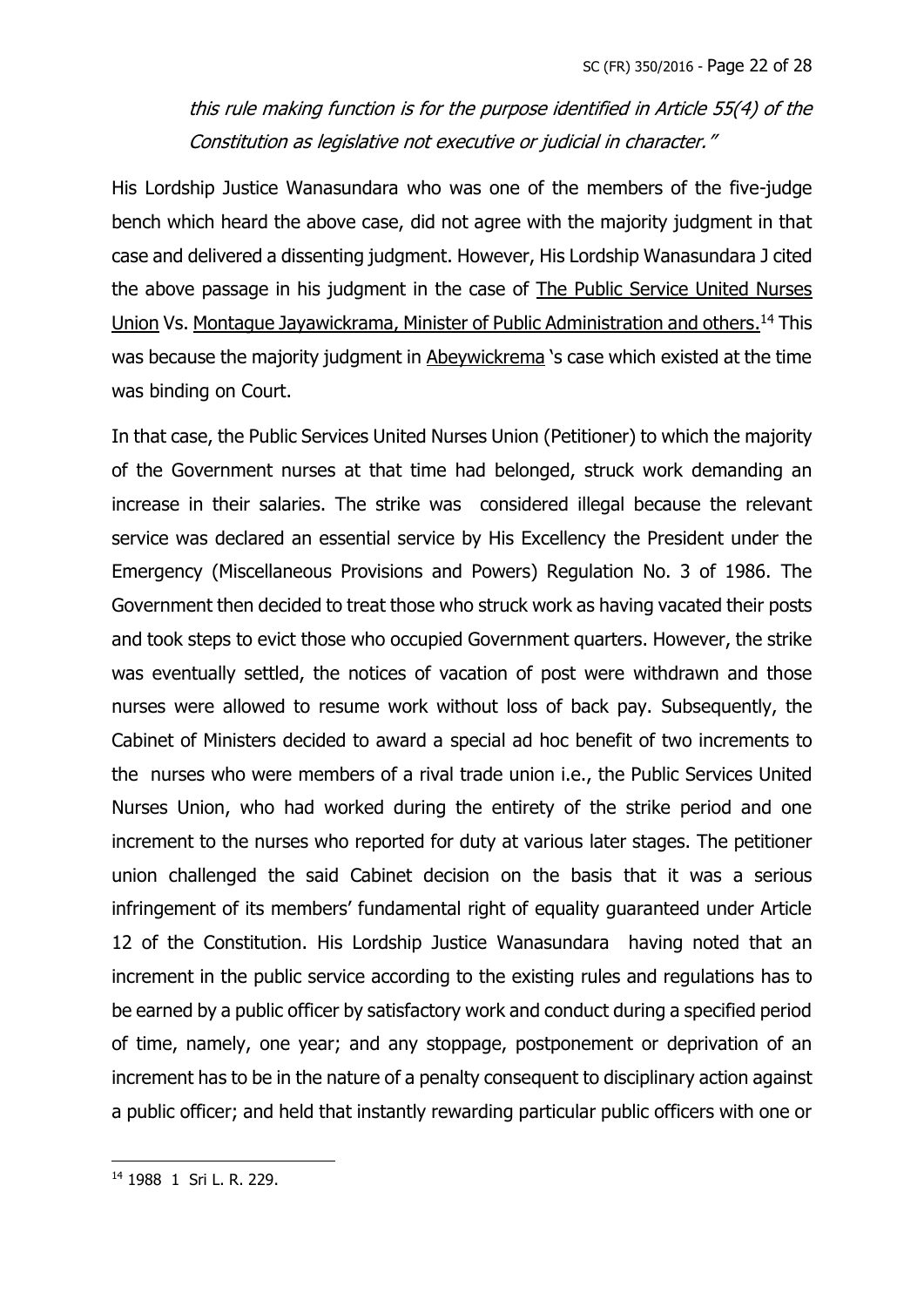two increments and placing the others at a disadvantage in relation to them, goes against the grain of the existing administrative provisions and the legitimate expectations which public servants entertain based on the principles and policies existing in the Establishments Code and the Administrative Regulations. Justice Wanasundara went on to state in the judgment, the following as well;

> "When Article 55 of the Constitution vests authority over public affairs in the Cabinet and make it mandatory for the Cabinet to formulate schemes of recruitment, and codes of conduct for public officers, the principles to be followed in making promotions and transfers etc., the Constitution contemplated fair, and uniform provisions in the nature of general rules and regulations and not action that is arbitrary or ad hoc or savouring of bias or discrimination". 15

Time and again, this Court has held that the promotions of public servants must be carried out according to the schemes specified by the Government. The seniority of a public servant has always been an important component which is required to be given due weight in such schemes. In the case of A. H. Wickramatunga and three others Vs. H. R. de Silva and fourteen others,<sup>16</sup> the Supreme Court referred to the principles in the International Covenant on Economic, Social and Cultural Rights (ICESCR) and stated as follows;

> "….[I]n a scheme of promotion based on 'Seniority' and 'Merit', sufficient weightage must always be given to 'Merit' based upon a proper assessment of actual past performance: efficiency, productivity, timeliness, accuracy, initiative, creativity, ability to work with others, co-operation etc. Article 7 of the International Covenant on Economic, Social and Cultural Rights recognizes the right to an "equal opportunity for everyone to be promoted in his employment to an appropriate higher level, **subject to no considerations other than those of seniority and competence."**  [Emphasis Added]

<sup>&</sup>lt;sup>15</sup> Supra, at page 237; this case also interpreted Article 55 as it stood before the  $17<sup>th</sup>$  Amendment to the Constitution.

<sup>16</sup> SC (FR) 551/98; decided on 31-08-2001.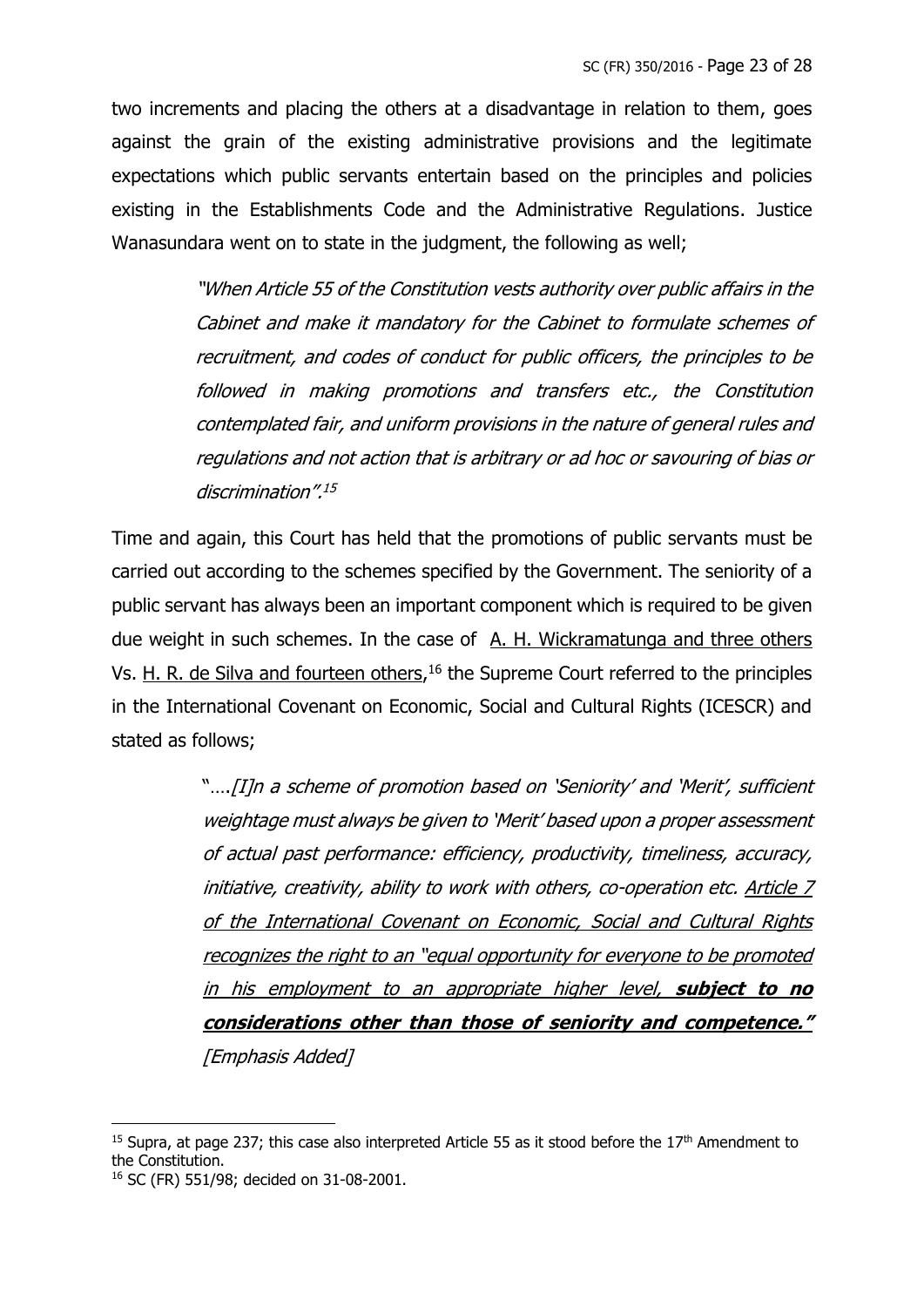His Lordship Justice Fernando may have thought it fit to refer to ICESCR in the above case because the Democratic Socialist Republic of Sri Lanka has become a state party to the International Covenant on Economic, Social and Cultural Rights (ICESCR) in 1980 by way of accession.

In the instant case, the observations of the president (**9R9**), referred to in the relevant cabinet decision to preserve the seniority of the serving police officers is in conformity with the above principle. In terms of Article 155 G of the Constitution, the National Police Commission which was vested with the powers relating to promotions of Police officers at the relevant time, was required to act in consultation with the Inspector General of Police. Thus, it was in order for the National Police Commission, to take into consideration, the relevant observations of the Inspector General of Police  $(10<sup>th</sup>)$ Respondent) marked **P 10** and **P 10 A**. This Court cannot ignore the seniority of the serving police officers and give directions to promote officers who are less senior merely because the political victimization committee had recommended to do so. The Supreme Court cannot be, and should not become, a mere rubber stamp to endorse any such recommendation of a political victimization committee.

The Case of Poojya Mawanane Sominda Thero and thirteen others Vs. V. K. Nanayakkara and eleven others,<sup>17</sup> also stands as a good example to understand the scope of power vested in the Cabinet of Ministers to provide for matters of policy. That case was in relation to an implementation of a Cabinet decision concerning Pirivena Education. The Petitioners in that case were Lecturers attached to the Seethawakapura Pirivena Teacher Training Institute at Avissawella and Coordinators attached to the Provincial Education Offices. They claimed that according to Pirivena Education Act, No. 64 of 1979, the Government assumed the responsibility of assisting Pirivena education to function parallel to education offered by State. In order to recommend inter alia, changes that should be effected to the above Act, the Government appointed a committee in 1994 to submit its recommendations to the Ministry of Education. The said petitioners sought the implementation of the Cabinet decision based on the afore-stated recommendations. The petitioners in that case complained to Court, that the relevant Committee of the Public Service Commission

<sup>17</sup> SC (FR) 146/2003; decided on 15-07-2004.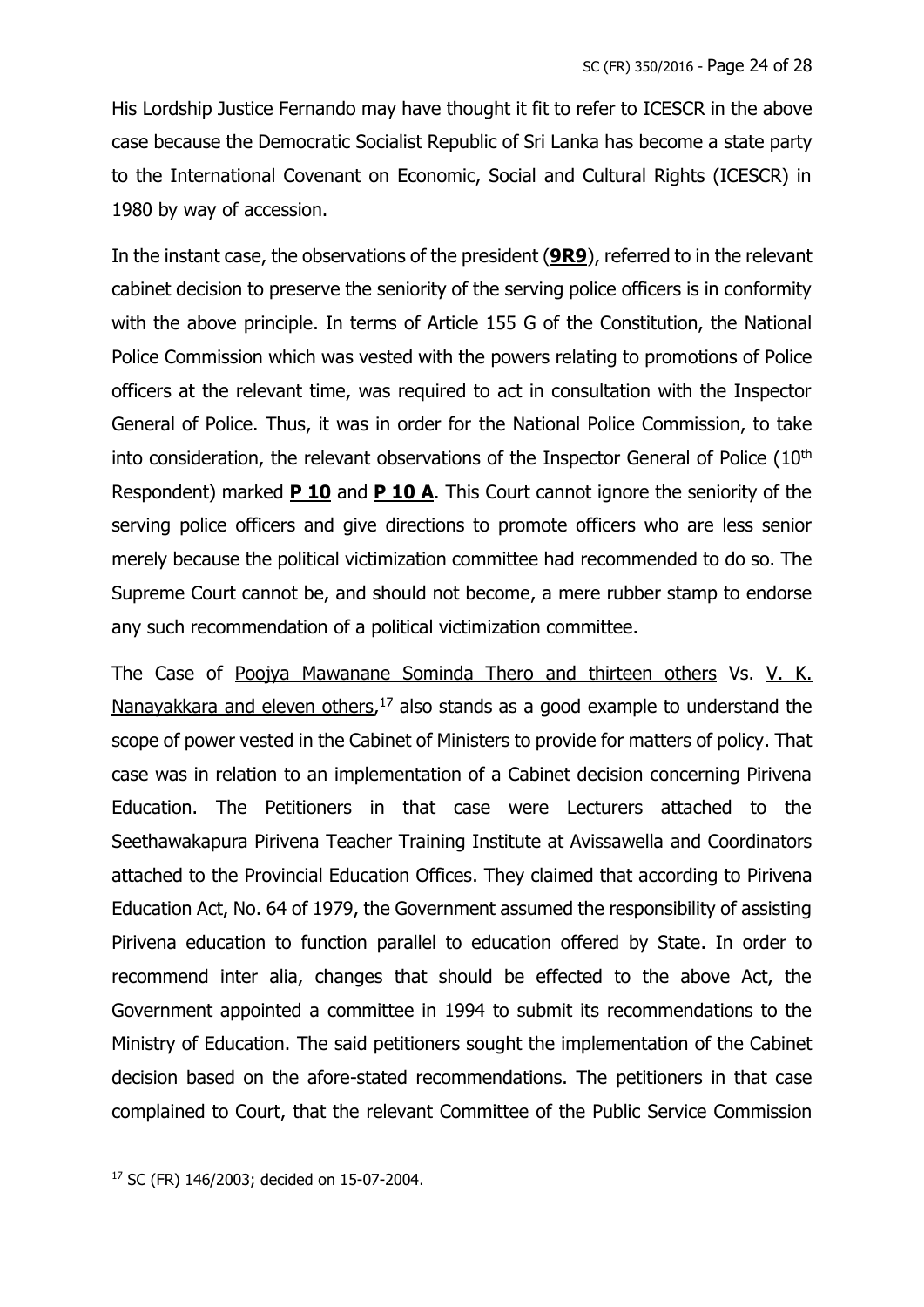should have implemented the said policy decisions and the non-implementation of those recommendations had caused a serious violation of their fundamental rights. Her Ladyship Justice Shirani A Bandaranayake,<sup>18</sup> having considered whether the relevant decision taken by the Cabinet of Ministers pertains to a matter of policy coming under the purview of Article  $55(4)$  introduced by the  $17<sup>th</sup>$  Amendment to the Constitution, stated in her judgment as follows.

> The Concise Oxford Dictionary refers to a matter of policy as the 'course or general plan of action to be adopted by government, party or a person'. Professor Galligan, on the other hand, defines a decision of policy in the following words (Due Process and Fair Procedures, Clarendon Press, Oxford, 1996, pg. 454),

> "A decision of policy is one where the authority has to draw on general considerations of a social, economic or ethical kind in deciding an issue, where the decision is likely to affect a range of groups and interests."

> Accordingly, the general norm in the definition of 'a policy matter' would be for the action taken to be for the common good. As pointed out by Professor Galligan (supra) while interests and claims of individuals and groups are ingredients to be added to the cauldron of policy- making the final decision should reach beyond particular concerns to a broader sense of the interests of all". The necessity for the generalization therefore would be the essential ingredient in defining 'policy' and this is clear as one examines the meaning given to the said word in the Oxford Companion to Law, where it reads thus:

> "The general consideration which a governing body has in mind in legislating, deciding on a course of action or otherwise acting (David Walker; Clarendon Press Oxford, 1980. pg.965)."

> Therefore, a policy decision necessarily will have to be applicable in general and cannot be interpreted to include specified persons.

<sup>&</sup>lt;sup>18</sup> (Later became Chief Justice).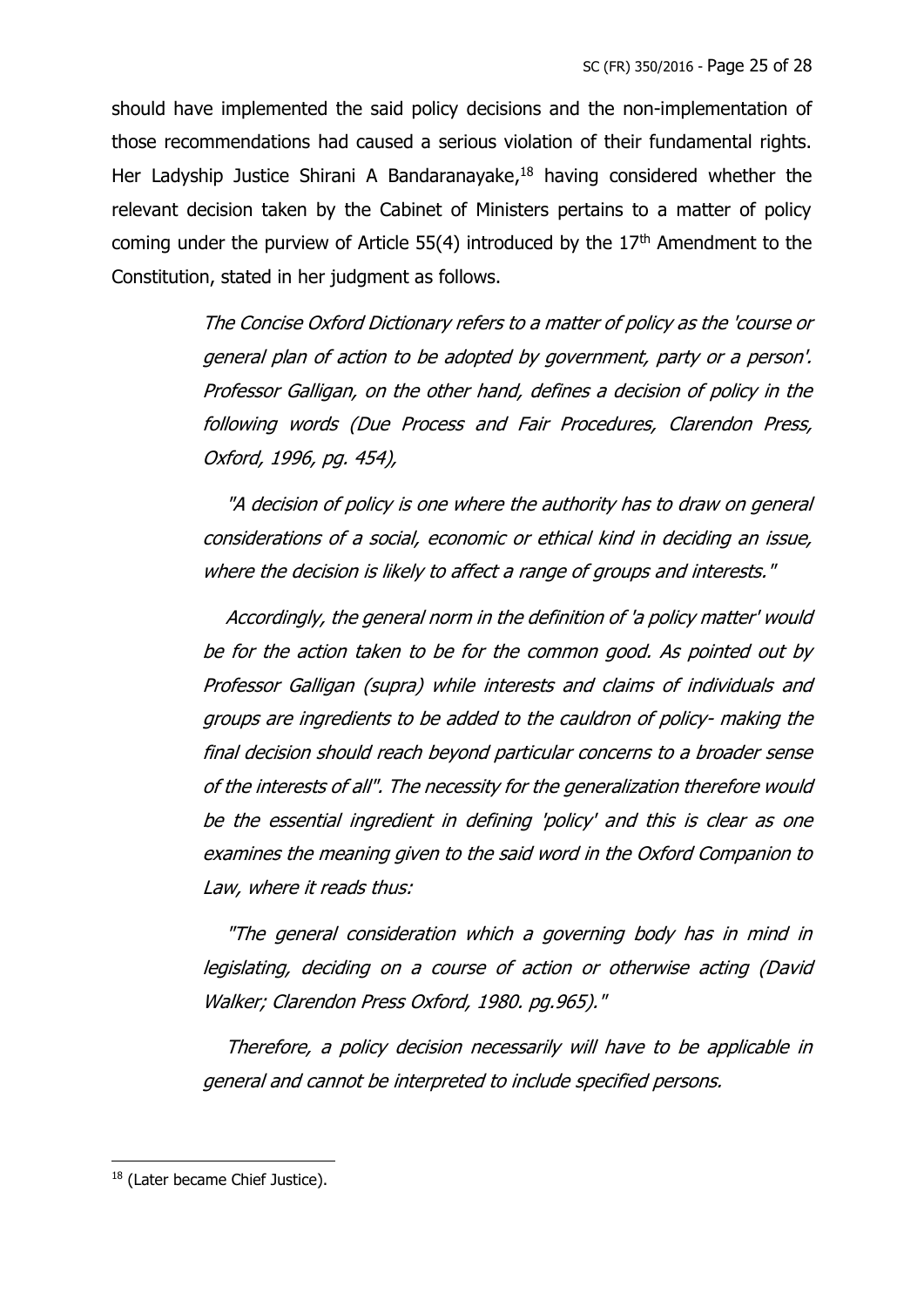The Cabinet Memorandum dated 03.09.2001 (1 R3) basically deals with 3 main items. The first item is with regard to the creation of a post designated as Assistant/Deputy Director (Pirivena) for each Provincial Department of Education. The second item refers to the absorption of 8 priests who were holding the positions as Pirivena Coordinators in different provinces. The third item is the upgrading of the ten Lecturers presently attached to the Sudharmarama Pirivena at Avissawella. An examination of the said items would clearly indicate that item 1.1 of the Memorandum clearly deals with a policy matter as it relates in general to the creation of a specific post. The second limb of this item, viz., item 1.2 however refers to the appointment of 8 selected persons and thereby is not in a category which deals with policy matters. This could have been avoided, if there was no special reference to the appointment of 8 persons who were holding positions as Pirivena Co-ordinators. The next item in the Memorandum is not dealing with a policy matter as it clearly refers to the absorption of 10 lecturers who had been serving for a period of over 10 years at the Sudharmarama Pirivena at Avissawella.

 In the circumstances, it is apparent that the first item which deals with the creation of a post designated as Assistant/Deputy Director (Pirivena) for each Provincial Department of Education deals with a policy matter and the other two items do not come within the category of policy.

Furthermore, in Black's Law Dictionary a policy is defined: in its  $5<sup>th</sup>$  edition, as '*The* general principles by which a government is guided in its management of public affairs, or the legislature in its measures'; and in its  $11<sup>th</sup>$  edition, as 'A standard course of action that has been officially established by an organization, business, political party, etc.' Thus, all the above material clearly indicate that a policy decision must be applicable in general as opposed to specific individuals. If a particular policy decision focuses on specific individuals and fails to be applicable in a general context, it will not fall within the ambit of a policy decision.

Therefore, it is apparent that in the instant case, the petitioners cannot rely on the relevant Cabinet Decision to get relief on the basis that their names are included in a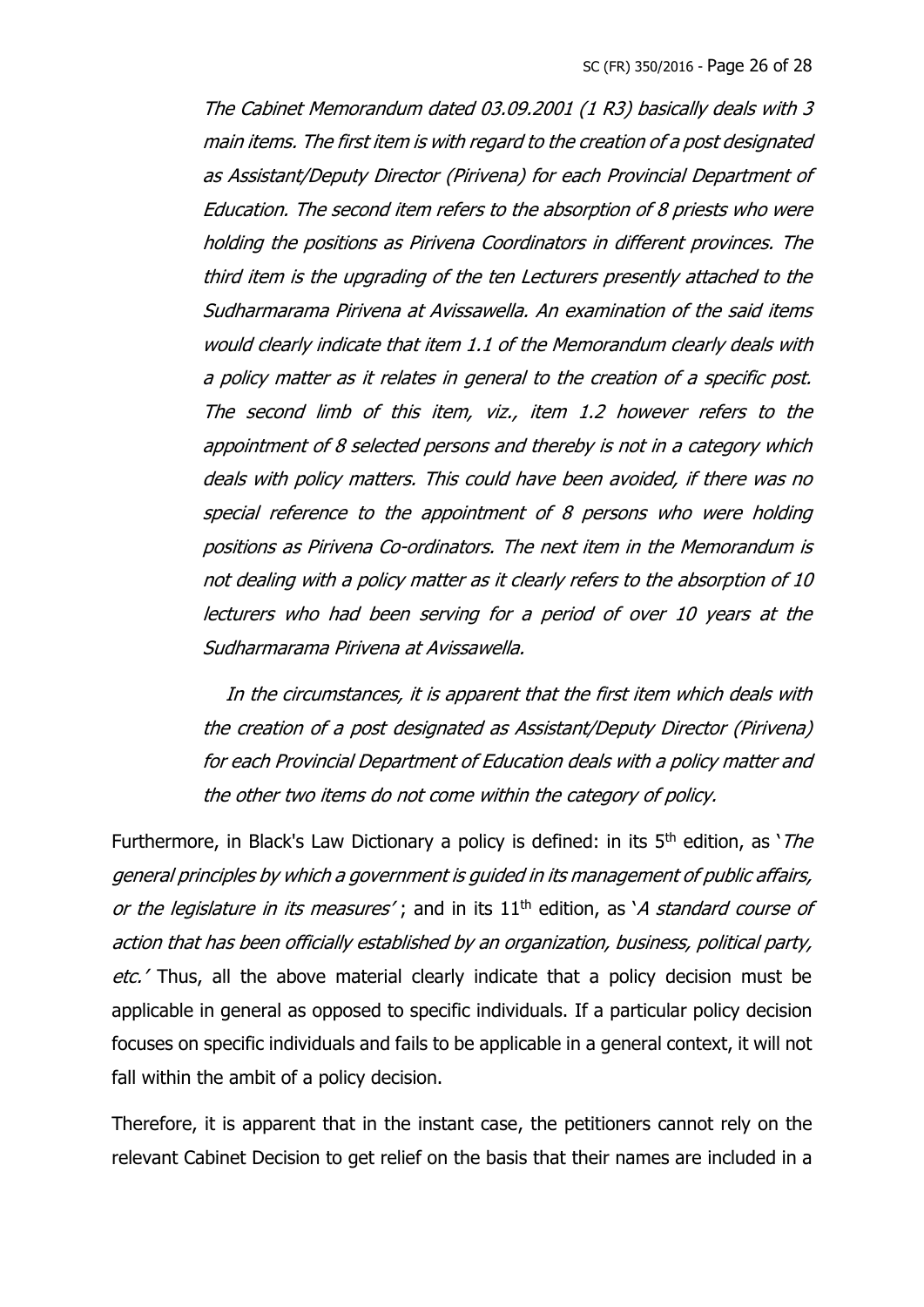report of a political victimization committee as such a decision cannot be considered as a decision pertaining to a matter of policy for the aforementioned reasons.

I need to mention here a yet another relevant matter. We have a legal system which reasonably protects the citizens' rights including fundamental rights. In such a situation the Petitioners who complain about infringement of their fundamental rights must first show as to why they did not seek an appropriate relief from Court at the time they were politically victimized, if in fact such a victimization had occurred as alleged. On the other hand, if the Petitioners had indeed sought relief from a Court, they should have revealed the details and outcome of such action. The absence of the above explanations, would further vitiate the Petitioners' claim that they were indeed politically victimized. Thus, the Petitioners cannot now complain that their fundamental rights have been violated by the Cabinet of Ministers which anyway did not have power to deal with individual promotions as shown above. This Court cannot directly or indirectly enforce recommendations made solely on political reasons, by implementing recommendations made by a Political Victimization Committee. Such actions would indeed negate the advancement of equal protection of law principle enshrined in Article 12 (1) of the Constitution.

Let me conclude this judgment citing the following passage from the judgment of Her Ladyship Justice Shirani Bandaranayake (as she then was) in the case of Farook Vs Dharmaratne, Chairman, Provincial Public Service Commission, Uva and others.<sup>19</sup>

> The petitioner's relief sought from this Court is to declare that his transfer as Principal of Pitarathmale No. 1 Tamil Vidyalaya, Haputale and the 6th respondent's transfer as Principal of Sri Razick Fareed Maha Vidyalaya, Bandarawela are null and void. In view of the forgoing analysis of the material placed before this Court the petitioner has no right to be the Principal of Razick Fareed Maha Vidyalaya as he has not got the requisite qualifications. However, the petitioner quite clearly has sought to obtain relief on the basis of unequal treatment. When a person does not possess the required qualifications that is necessary for a particular position, would it be possible for him to obtain relief in terms of a violation of his

<sup>19</sup> 2005 (1) Sri L. R. 133 at page 140.